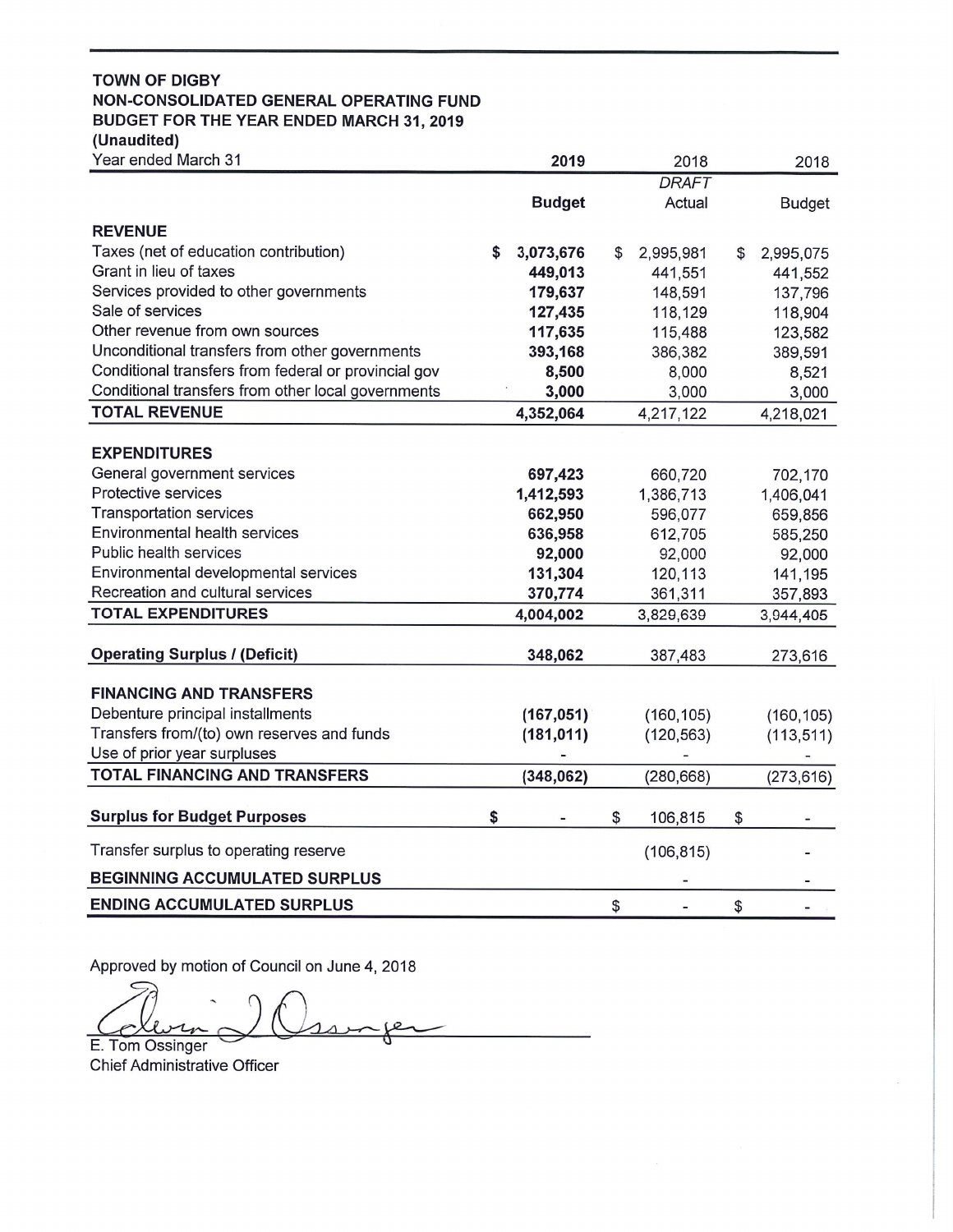| <b>DETAIL</b>                                           |                | 2019          | <b>Draft</b><br>2018 | 2018          |
|---------------------------------------------------------|----------------|---------------|----------------------|---------------|
| <b>REVENUE</b>                                          | <b>GL ACCT</b> | <b>Budget</b> | <b>Actual</b>        | <b>Budget</b> |
| <b>TAXES</b>                                            |                |               |                      |               |
| <b>Assessable Property</b>                              |                |               |                      |               |
| <b>Residential Tax</b>                                  | 11110          | 1,734,790     | 1,726,367            | 1,726,407     |
| <b>Commercial Property</b>                              | 11120          | 1,006,389     | 1,013,724            | 1,013,725     |
| <b>Seasonal Commercial Accts Reduction</b>              | 11123          | (12, 127)     | (12, 279)            | (11,620)      |
|                                                         |                | 994,262       | 1,001,445            | 1,002,105     |
| Resource Tax                                            | 11130          | 10,977        | 11,033               | 11,033        |
| <b>Area Rates And Special Assessments</b>               |                |               |                      |               |
| Commercial                                              |                |               |                      |               |
| Sewer Estimate (48% see metered sales spreadsheet)      | 11212          | 144,068       | 113,341              | 115,227       |
| Residential                                             |                |               |                      |               |
| <b>Residential Garbage Rate</b>                         | 11214          | 310,076       | 287,220              | 287,469       |
| <b>Sewer Services Rate</b>                              | 11215          | 300,141       | 236,127              | 240,057       |
| less commercial sewer estimate                          | 11218          | (144,068)     | (113, 341)           | (115, 227)    |
|                                                         |                | 466,149       | 410,005              | 412,299       |
| subtotal                                                |                | 3,350,246     | 3,262,191            | 3,267,071     |
| <b>Business Property</b>                                |                |               |                      |               |
| <b>Business Occupancy Tax</b>                           | 11410          |               |                      |               |
| Based On Revenue (Aliant)                               | 11420          | 14,417        | 13,328               | 13,328        |
| NSP HST Offset Payment                                  | 11431          | 16,500        | 15,346               | 14,027        |
| <b>Other Taxes</b>                                      |                | 30,917        | 28,674               | 27,355        |
| Deed Transfer Tax                                       | 11910          | 60,700        | 63,108               | 58,640        |
|                                                         |                | 60,700        | 63,108               | 58,640        |
| <b>Education Expenditures As A Reduction Of Tax Rev</b> |                |               |                      |               |
| Appropriation To Sch Board                              | 28477          | (368, 187)    | (357, 991)           | (357, 991)    |
| <b>TOTAL TAXES</b>                                      |                | 3,073,676     | 2,995,981            | 2,995,075     |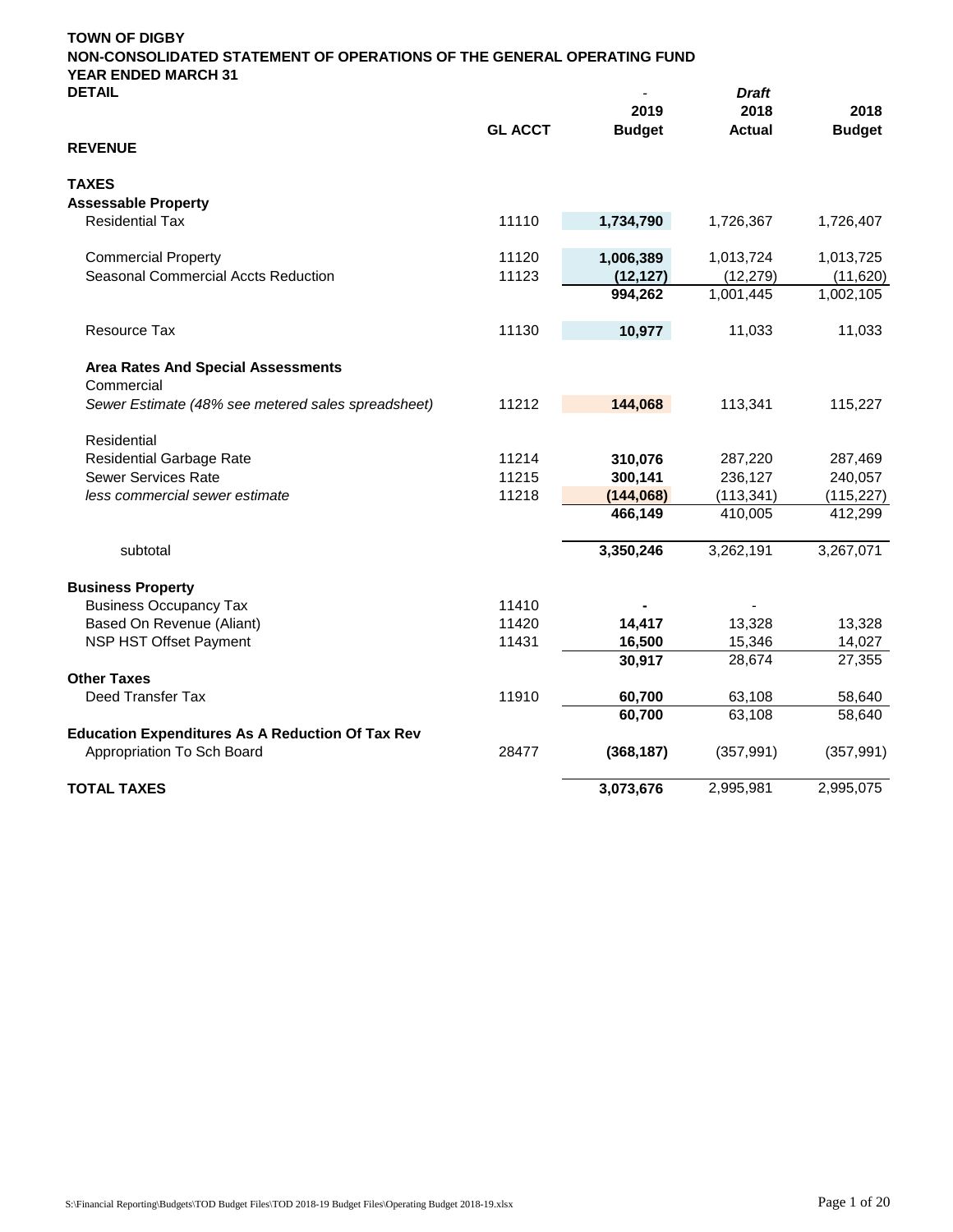| <b>TOWN OF DIGBY</b><br>NON-CONSOLIDATED STATEMENT OF OPERATIONS OF THE GENERAL OPERATING FUND |                |                       |                       |                       |
|------------------------------------------------------------------------------------------------|----------------|-----------------------|-----------------------|-----------------------|
| <b>YEAR ENDED MARCH 31</b><br><b>DETAIL</b>                                                    |                |                       | <b>Draft</b>          |                       |
|                                                                                                | <b>GL ACCT</b> | 2019<br><b>Budget</b> | 2018<br><b>Actual</b> | 2018<br><b>Budget</b> |
| <b>GRANTS IN LIEU OF TAXES</b>                                                                 |                |                       |                       |                       |
| <b>Federal Government</b>                                                                      |                |                       |                       |                       |
| <b>Federal Government</b>                                                                      | 12100          | 37,376                | 37,376                | 37,376                |
| <b>Federal Government Agencies</b>                                                             |                |                       |                       |                       |
| Canada Post                                                                                    | 12280          | 14,704                | 15,150                | 15,150                |
|                                                                                                |                | 14,704                | 15,150                | 15,150                |
| <b>Provincial Government</b>                                                                   |                |                       |                       |                       |
| Provincial Property and Supported Institutions                                                 |                |                       |                       |                       |
| <b>Provincial Government</b>                                                                   | 12110          | 118,847               | 119,827               | 119,827               |
| Pines Hotel Management Agreement                                                               | 12120          | 271,347               | 262,460               | 262,460               |
|                                                                                                |                | 390,194               | 382,287               | 382,287               |
| <b>Fire Protection</b>                                                                         |                |                       |                       |                       |
| Provincial Fire Protecti-Non GIL Blds                                                          | 12331          | 6,739                 | 6,739                 | 6,739                 |
|                                                                                                |                | 6,739                 | 6,739                 | 6,739                 |
| <b>Total Provincial Government</b>                                                             |                | 396,933               | 389,026               | 389,026               |
| <b>TOTAL GRANTS IN LIEU OF TAXES</b>                                                           |                | 449.013               | 441,551               | 441,552               |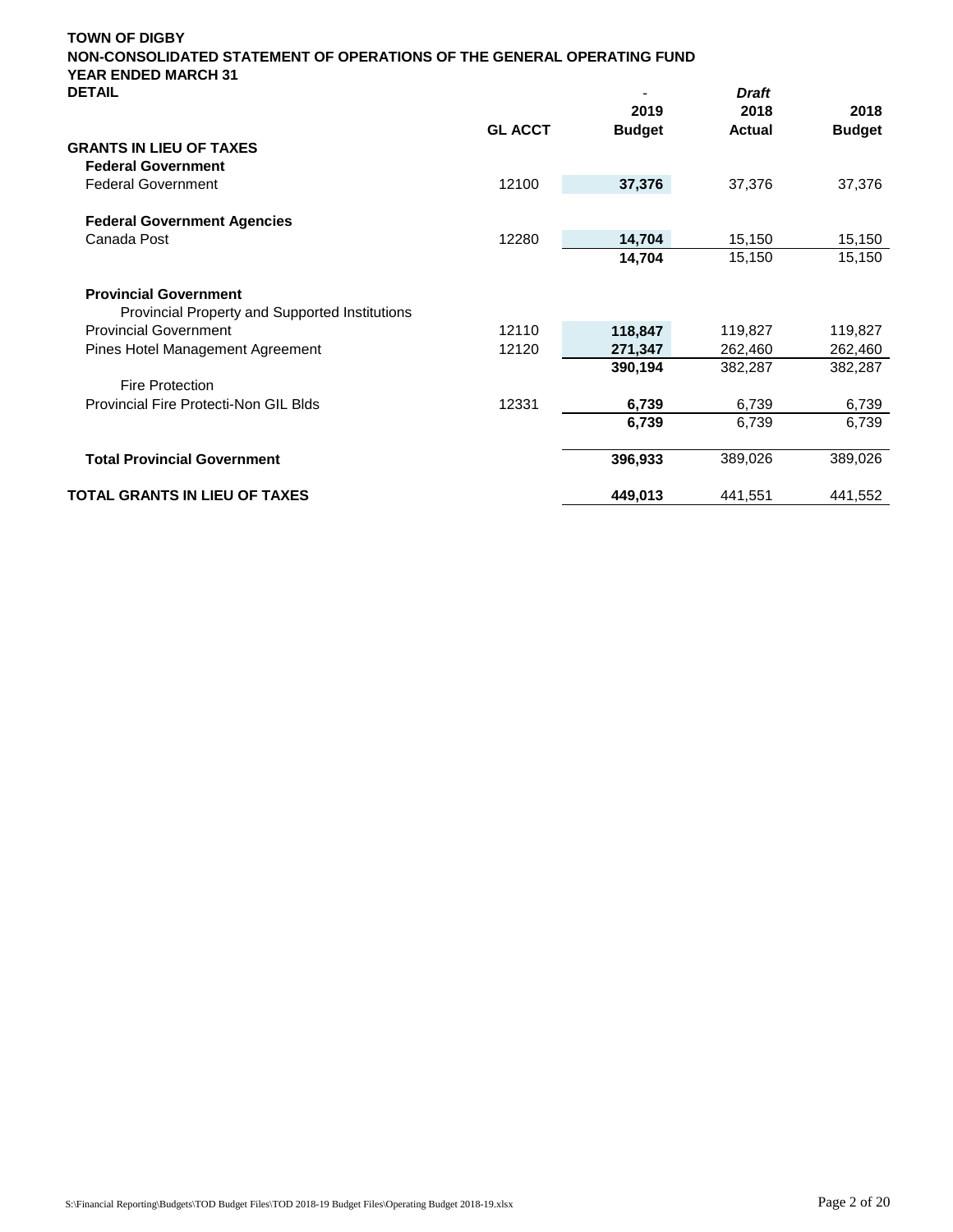| <b>TOWN OF DIGBY</b><br>NON-CONSOLIDATED STATEMENT OF OPERATIONS OF THE GENERAL OPERATING FUND<br><b>YEAR ENDED MARCH 31</b> |                |               |                      |               |
|------------------------------------------------------------------------------------------------------------------------------|----------------|---------------|----------------------|---------------|
| <b>DETAIL</b>                                                                                                                |                | -<br>2019     | <b>Draft</b><br>2018 | 2018          |
|                                                                                                                              | <b>GL ACCT</b> | <b>Budget</b> | Actual               | <b>Budget</b> |
| SERVICES PROVIDED TO OTHER GOVERNMENTS                                                                                       |                |               |                      |               |
| <b>Other Local Governments</b>                                                                                               |                |               |                      |               |
| District Road Maintenance                                                                                                    | 13010          | 14.296        | 14.016               | 2.624         |
| Other services provided to Municipality                                                                                      | 13330          |               | $\blacksquare$       | 150           |
| Mun of Digby Fire Services Grant                                                                                             | 14405          | 54,175        | 51,751               | 52,198        |
| <b>Municipal Sewer Charges</b>                                                                                               | 14410          | 111.166       | 82,824               | 82,824        |
| <b>TOTAL SERVICES PROVIDED TO OTHER GOVERNMENTS</b>                                                                          |                | 179.637       | 148.591              | 137.796       |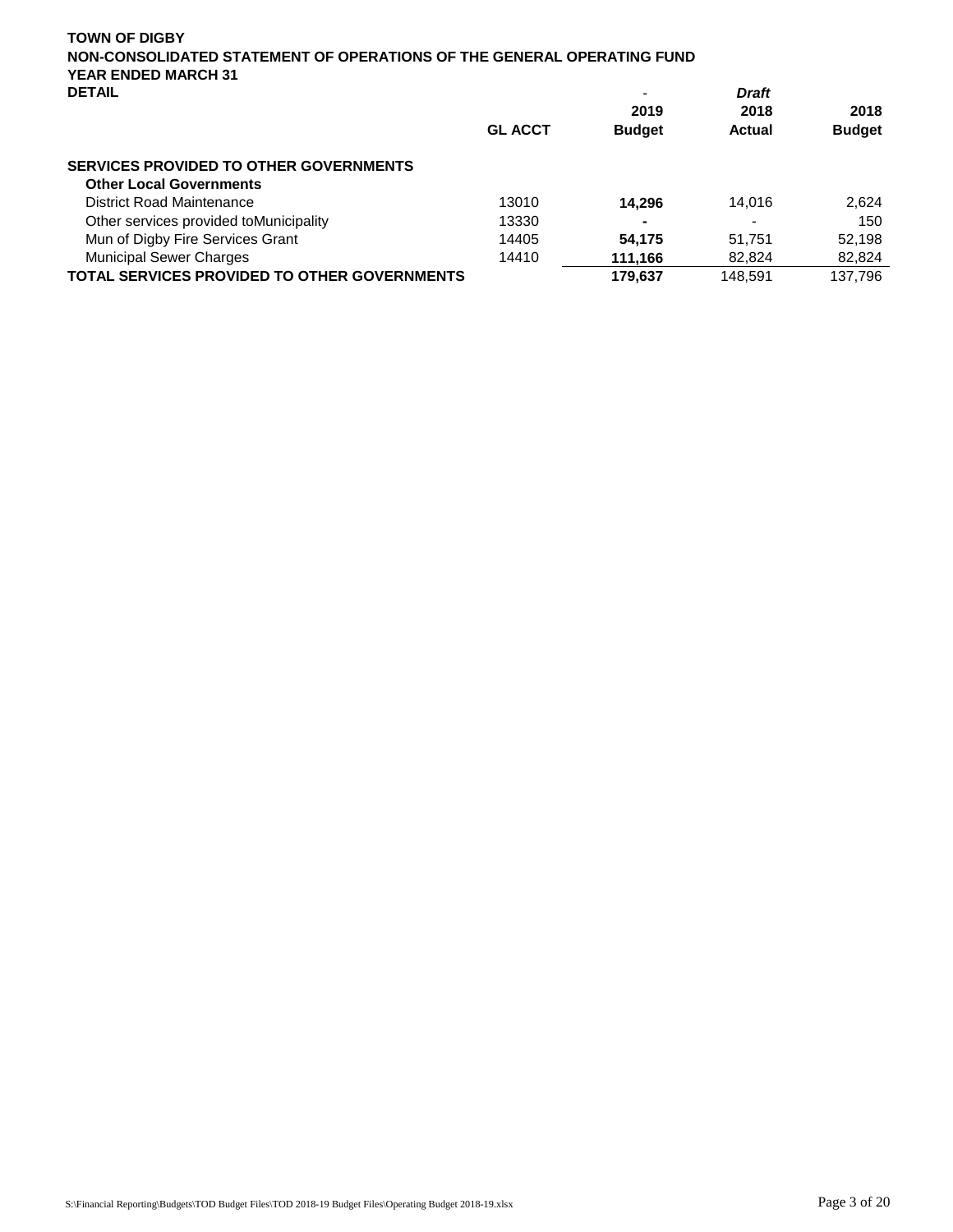| <b>TOWN OF DIGBY</b>                                                                                 |                |               |                          |               |
|------------------------------------------------------------------------------------------------------|----------------|---------------|--------------------------|---------------|
| NON-CONSOLIDATED STATEMENT OF OPERATIONS OF THE GENERAL OPERATING FUND<br><b>YEAR ENDED MARCH 31</b> |                |               |                          |               |
| <b>DETAIL</b>                                                                                        |                |               | <b>Draft</b>             |               |
|                                                                                                      |                | 2019          | 2018                     | 2018          |
|                                                                                                      | <b>GL ACCT</b> | <b>Budget</b> | <b>Actual</b>            | <b>Budget</b> |
| <b>SALES OF SERVICES</b>                                                                             |                |               |                          |               |
| <b>General Government Services</b>                                                                   |                |               |                          |               |
| Administrative Fees DWC                                                                              | 14420          | 124,335       | 115,739                  | 115,739       |
| <b>Tax Certificates</b>                                                                              | 14920          | 300           | 600                      | 240           |
|                                                                                                      |                | 124,635       | 116,339                  | 115,979       |
| <b>Protective Services</b>                                                                           |                |               |                          |               |
| Criminal Records Check/Finger Prints                                                                 | 14220          | 800           | 765                      | 675           |
| Criminal Rcd Check/FingPrinDO NOT USE                                                                | 17522          |               | $\overline{\phantom{0}}$ |               |
|                                                                                                      |                | 800           | 765                      | 675           |
| <b>Environmental Health Services</b>                                                                 |                |               |                          |               |
| Solid Waste Drop Off Fees                                                                            | 14445          |               |                          |               |
| <b>Environment Development Services</b>                                                              |                |               |                          |               |
| Subdivision/Development Fees                                                                         | 14650          | 2,000         | 1,025                    | 2,250         |

# **TOTAL SALES OF SERVICES** 127,435 118,129 118,904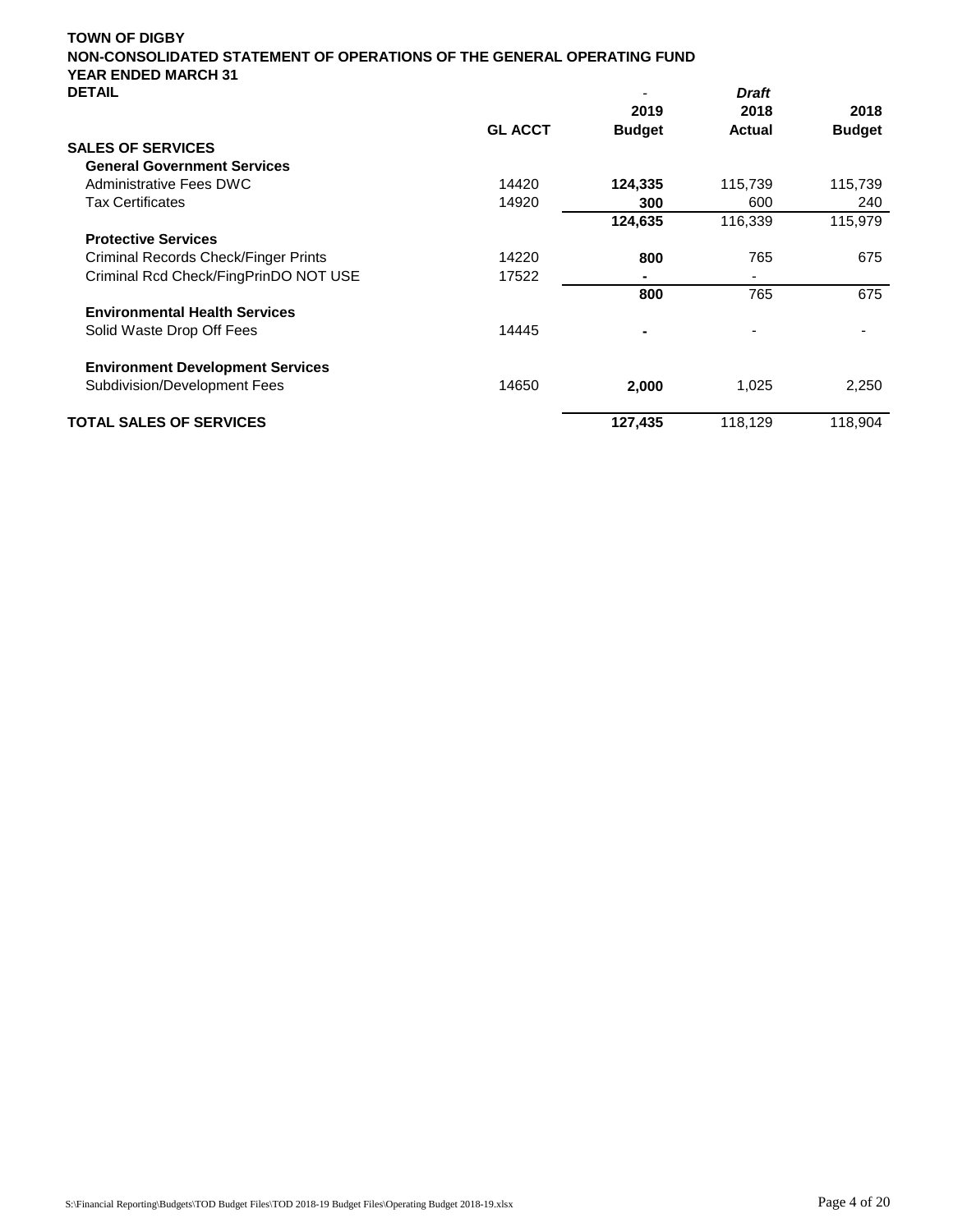| UCIAIL                                                 |                |                | Drant          |               |
|--------------------------------------------------------|----------------|----------------|----------------|---------------|
|                                                        |                | 2019           | 2018           | 2018          |
|                                                        | <b>GL ACCT</b> | <b>Budget</b>  | <b>Actual</b>  | <b>Budget</b> |
| <b>OTHER REVENUE FROM OWN SOURCES</b>                  |                |                |                |               |
| <b>Licences And Permits</b>                            |                |                |                |               |
| <b>Taxi Licences</b>                                   | 15120          | 445            | 445            | 404           |
| Dog Licences                                           | 15130          | 729            | 375            | 787           |
| Other Licenses and Permits                             | 15140          | 1,018          | 1,285          | 862           |
| <b>Building Permit Fees</b>                            | 15150          | 4,345          | 1,567          | 4,511         |
|                                                        |                | 6,537          | 3,672          | 6,564         |
| <b>Fines</b>                                           |                |                |                |               |
| <b>Parking Fines</b>                                   | 15210          | 500            | 475            | 1,011         |
| MVA and All Other Non-parking Fines                    | 15220          | 4,500          | 9,612          | 4,057         |
| DO NOT USE 2018/19 & FWD- Fines In Lieu Of Prosecution | 15225          |                |                |               |
| DO NOT USE 2018/19 & FWD- By-Law Fines                 | 15230          | $\blacksquare$ | $\overline{a}$ |               |
|                                                        |                | 5,000          | 10,087         | 5,068         |
| <b>Rentals</b>                                         |                |                |                |               |
| Land Lease                                             | 15310          | 201            | 201            | 231           |
| Heritage Centre Rental Revenue                         | 15315          | 1,200          | 1,138          | 1,650         |
| Land Rental-Comm Tower-Bell Mobility                   | 15317          | 5,328          | 5,328          | 5,100         |
| Rental 53 Mount Street building                        | 15318          | 4,869          | 4,058          | 4,869         |
| <b>Equipment Rental to DWC</b>                         | 15320          | 12,200         | 10,308         | 14,200        |
| Equipment Rental (Non DWC)                             | 15324          |                |                |               |
| Sale Of Material to DWC                                | 15330          | 4,400          | 1,345          | 5,200         |
| Sale of Material (non-DWC)                             | 15334          | 1,400          |                | 1,400         |
|                                                        |                | 29,598         | 22,377         | 32,650        |
| <b>Concessions And Franchises</b>                      |                |                |                |               |
| Heritage Centre Other Services Rev                     | 15915          |                | $\blacksquare$ | 500           |
| <b>Fisherman's Memorial Revenue</b>                    | 15940          |                | $\blacksquare$ |               |
|                                                        |                |                |                | 500           |
| <b>Return On Investments</b>                           |                |                |                |               |
| Interest- Bank Accounts & Investments                  | 15510          | 6,000          | 8,038          | 4,800         |
| Interest -controlled funds & entities                  | 15515          |                |                |               |
|                                                        |                | 6,000          | 8,038          | 4,800         |
| <b>Penalties &amp; Int On Taxes</b>                    |                |                |                |               |
| <b>Interest On Unpaid Taxes</b>                        | 15610          | 69,000         | 70,450         | 71,000        |
|                                                        |                |                |                |               |
| <b>Miscellaneous</b>                                   |                |                |                |               |
| <b>Sundry Revenue</b>                                  | 14910          |                |                |               |
| Misc Revenue                                           | 15910          | 1,500          | 864            | 3,000         |
|                                                        |                | 1,500          | 864            | 3,000         |
|                                                        |                |                |                |               |
| TOTAL OTHER REVENUE FROM OWN SOURCES                   |                | 117,635        | 115,488        | 123,582       |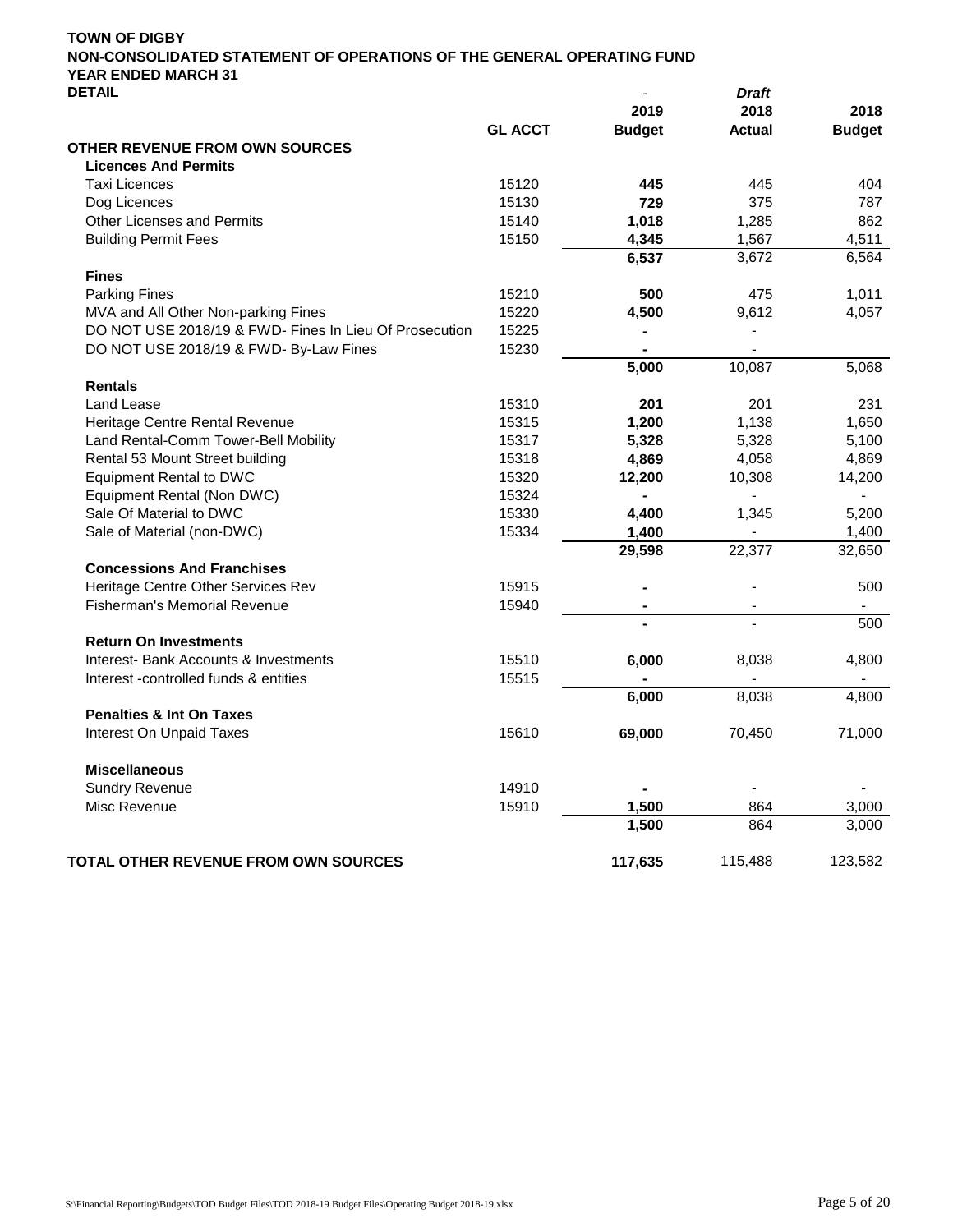| <b>TOWN OF DIGBY</b>                                                                                 |                |               |              |                       |
|------------------------------------------------------------------------------------------------------|----------------|---------------|--------------|-----------------------|
| NON-CONSOLIDATED STATEMENT OF OPERATIONS OF THE GENERAL OPERATING FUND<br><b>YEAR ENDED MARCH 31</b> |                |               |              |                       |
| <b>DETAIL</b>                                                                                        |                |               | <b>Draft</b> |                       |
|                                                                                                      | <b>GL ACCT</b> | 2019          | 2018         | 2018<br><b>Budget</b> |
|                                                                                                      |                | <b>Budget</b> | Actual       |                       |
| UNCONDITIONAL TRANSFERS OTHER GOVERNMENTS                                                            |                |               |              |                       |
| <b>Federal Government</b>                                                                            |                |               |              |                       |
| <b>Provincial Government</b>                                                                         |                |               |              |                       |
| <b>Municipal Affairs</b>                                                                             |                |               |              |                       |
| <b>Equalization Grant</b>                                                                            | 16110          | 368,558       | 368,558      | 368,558               |
| Other                                                                                                |                |               |              |                       |
| <b>Fuel Tax Rebate</b>                                                                               | 16295          | 6,700         | (86)         | 5,300                 |
| <b>Other Local Governments</b>                                                                       |                |               |              |                       |
| Taxes-Joint Industrial Park                                                                          | 16310          | 17,910        | 17,910       | 15,733                |
| <b>TOTAL UNCONDITIONAL TRANSFERS OTHER GOVERNMENTS</b>                                               |                | 393,168       | 386,382      | 389,591               |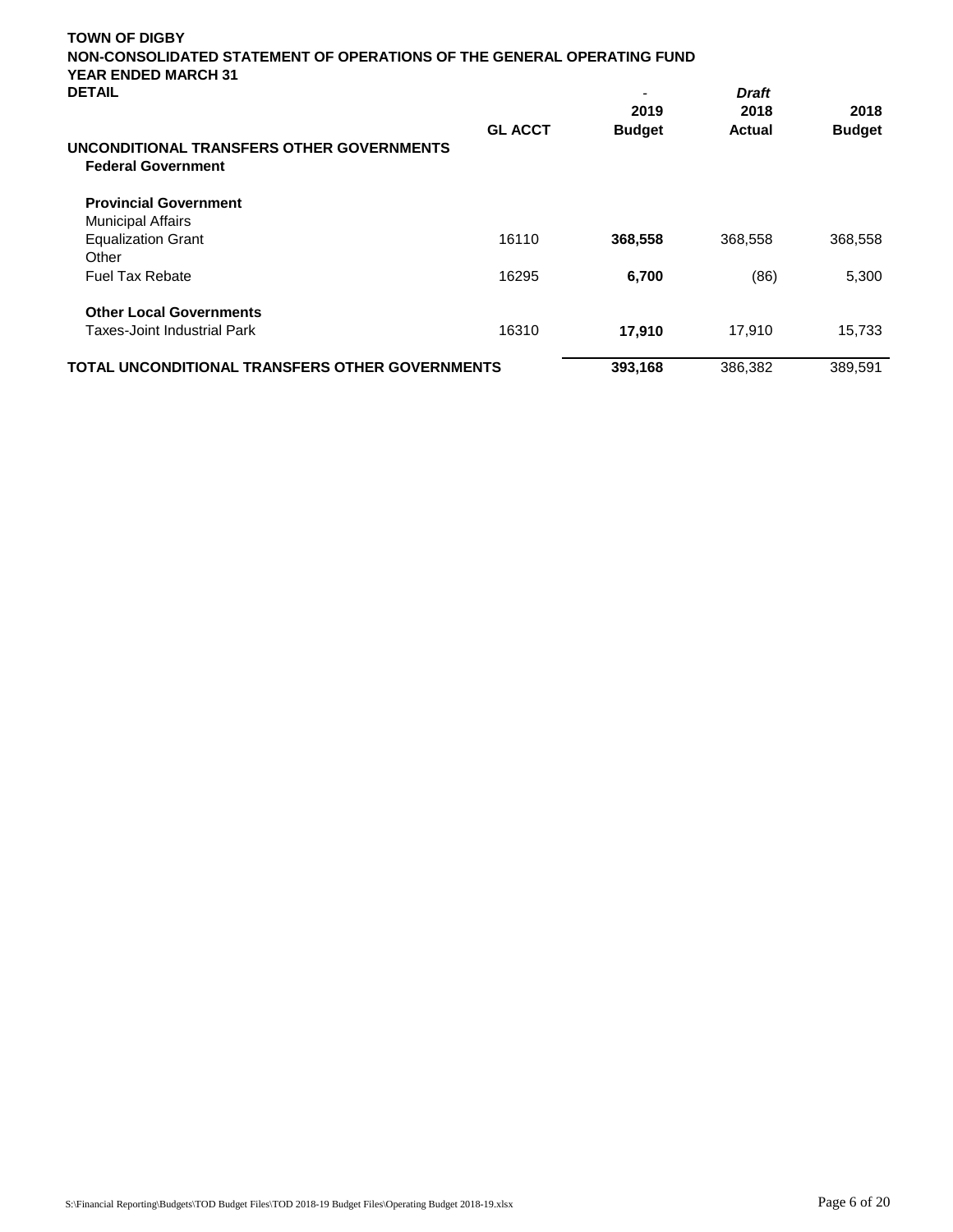| <b>TOWN OF DIGBY</b>                                                                                                   |                |               |               |               |  |  |
|------------------------------------------------------------------------------------------------------------------------|----------------|---------------|---------------|---------------|--|--|
| NON-CONSOLIDATED STATEMENT OF OPERATIONS OF THE GENERAL OPERATING FUND                                                 |                |               |               |               |  |  |
| <b>YEAR ENDED MARCH 31</b>                                                                                             |                |               |               |               |  |  |
|                                                                                                                        |                |               |               |               |  |  |
| <b>DETAIL</b>                                                                                                          |                |               | <b>Draft</b>  |               |  |  |
|                                                                                                                        |                | 2019          | 2018          | 2018          |  |  |
|                                                                                                                        | <b>GL ACCT</b> | <b>Budget</b> | <b>Actual</b> | <b>Budget</b> |  |  |
| <b>CONDITIONAL TRANSFERS FROM FEDERAL OR PROVINCIAL</b><br><b>GOVERNMENTS OR AGENCIES</b><br><b>Federal Government</b> |                |               |               |               |  |  |
| <b>Provincial Government</b>                                                                                           |                |               |               |               |  |  |
| <b>EMO Civic Address Program Funding</b>                                                                               | 17524          | 1.000         | 1.000         | 1.000         |  |  |
| Provincial VIC funding                                                                                                 | 17528          | 7.500         | 7.000         | 7,521         |  |  |
| <b>TOTAL CONDITIONAL TRANSFERS FROM FEDERAL OR</b><br><b>PROVINCIAL GOVERNMENTS OR AGENCIES</b>                        |                | 8,500         | 8,000         | 8.521         |  |  |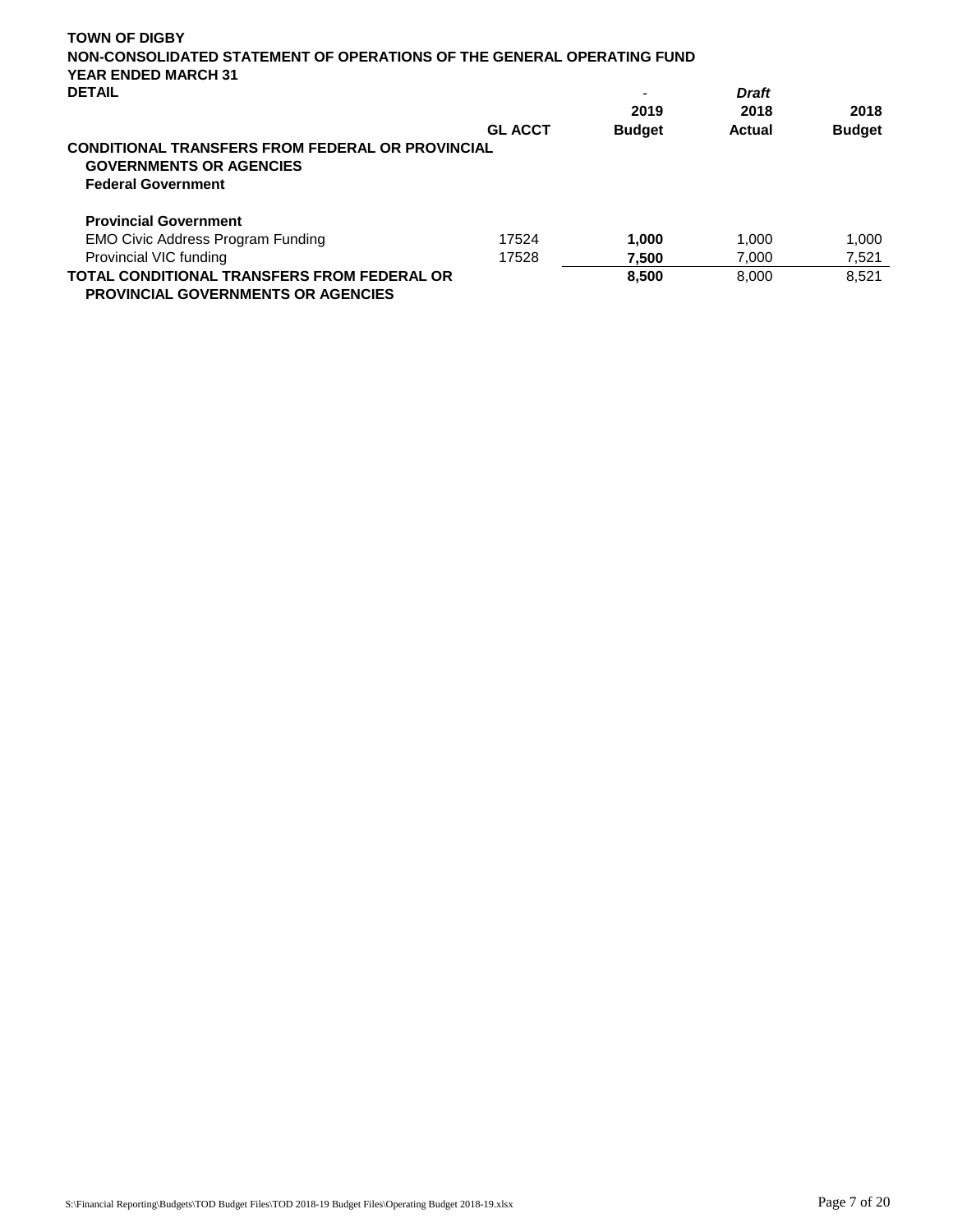| <b>TOWN OF DIGBY</b>                                                      |                |               |               |               |
|---------------------------------------------------------------------------|----------------|---------------|---------------|---------------|
| NON-CONSOLIDATED STATEMENT OF OPERATIONS OF THE GENERAL OPERATING FUND    |                |               |               |               |
| <b>YEAR ENDED MARCH 31</b>                                                |                |               |               |               |
| <b>DETAIL</b>                                                             |                |               | <b>Draft</b>  |               |
|                                                                           |                | 2019          | 2018          | 2018          |
|                                                                           | <b>GL ACCT</b> | <b>Budget</b> | <b>Actual</b> | <b>Budget</b> |
| <b>CONDITIONAL TRANSFERS FROM OTHER LOCAL GOVERNMENTS</b>                 |                |               |               |               |
| Mun Of Digby-Tourist Bureau                                               | 18993          | 3.000         | 3,000         | 3,000         |
| <b>TOTAL CONDITIONAL TRANSFERS FROM OTHER LOCAL</b><br><b>GOVERNMENTS</b> |                | 3,000         | 3,000         | 3,000         |
| <b>TOTAL REVENUE</b>                                                      |                | 4,352,064     | 4,217,123     | 4,218,021     |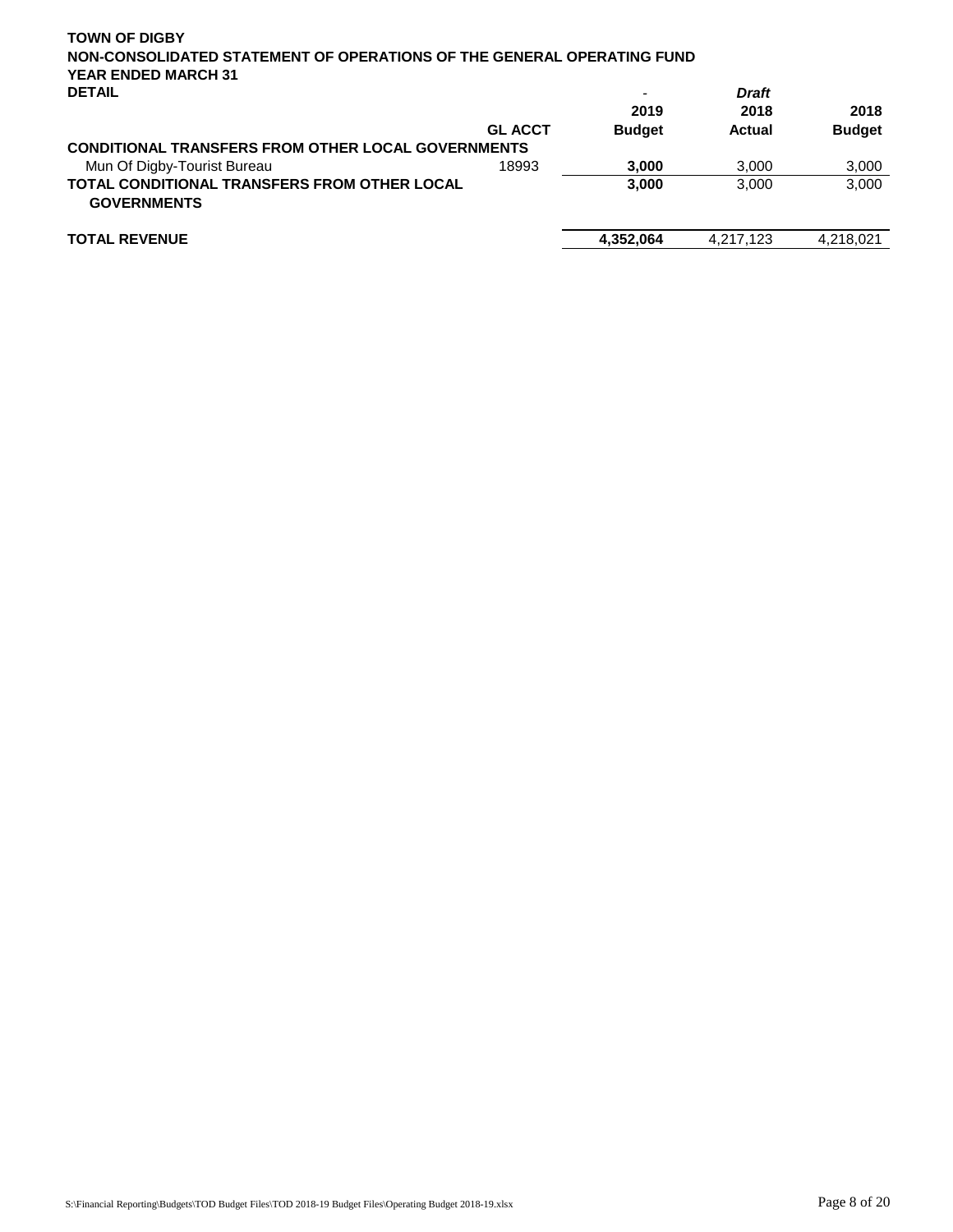| <b>TOWN OF DIGBY</b><br>NON-CONSOLIDATED STATEMENT OF OPERATIONS OF THE GENERAL OPERATING FUND<br><b>YEAR ENDED MARCH 31</b> |                |                  |                  |                  |
|------------------------------------------------------------------------------------------------------------------------------|----------------|------------------|------------------|------------------|
| <b>DETAIL</b>                                                                                                                |                |                  | <b>Draft</b>     |                  |
|                                                                                                                              |                | 2019             | 2018             | 2018             |
|                                                                                                                              | <b>GL ACCT</b> | <b>Budget</b>    | <b>Actual</b>    | <b>Budget</b>    |
| <b>EXPENDITURES</b>                                                                                                          |                |                  |                  |                  |
| <b>GENERAL GOVERNMENT SERVICES</b><br>Legislative                                                                            |                |                  |                  |                  |
| <b>Mayor Remuneration</b>                                                                                                    |                |                  |                  |                  |
| <b>Mayor Salary</b>                                                                                                          | 21111          | 23,688           | 23,522           | 23,430           |
| HST Rebate-MayorSalary 1/3 exp portio                                                                                        | 21114          | (735)            | (708)            |                  |
|                                                                                                                              |                | 22,953           | 22,815           | 23,430           |
| <b>Mayor Expenses</b>                                                                                                        |                |                  |                  |                  |
| Mayor's expenses: Travel, Meals, etc                                                                                         | 21112          | 3,900            | 4,347            | 3,900            |
| <b>Council Remuneration</b>                                                                                                  |                |                  |                  |                  |
| <b>Council Salary</b>                                                                                                        | 21131          | 67,509           | 67,039           | 66,776           |
| HST Rebate-CouncilSalary 1/3 exp port                                                                                        | 21135          | (2,096)          | (2,094)          |                  |
|                                                                                                                              |                | 65,413           | 64,945           | 66,776           |
| <b>Council Expenses</b>                                                                                                      |                |                  |                  |                  |
| <b>Council Expenses</b>                                                                                                      | 21132          | 8,000            | 10,359           | 10,900           |
| CPP-Council                                                                                                                  | 21133          | 2,839            | 2,902            | 3,595            |
|                                                                                                                              |                | 10,839           | 13,261           | 14,495           |
| <b>Total Legislative</b>                                                                                                     |                | 103,105          | 105,368          | 108,601          |
| <b>General Administration</b>                                                                                                |                |                  |                  |                  |
| <b>Administrative</b>                                                                                                        |                |                  |                  |                  |
| Vacation Pay Accrual Adjustment-Admin                                                                                        | 21206          |                  |                  |                  |
| Clerk's Pension-Adjust Unfunded Liab                                                                                         | 21208          |                  |                  | 2,500            |
| <b>CAO Salary</b>                                                                                                            | 21210          | 94,212           | 88,666           | 88,637           |
| Legal                                                                                                                        | 21211          | 7,020            | 6,446            | 7,500            |
| Clerk's Pension-current payments                                                                                             | 21212          | 6,754            | 6,754            | 6,754            |
| <b>Town Hall Expenses</b>                                                                                                    | 21213          | 18,500           | 19,115           | 19,000           |
| <b>Office Salaries</b>                                                                                                       | 21214          | 197,517          | 189,324          | 189,287          |
| Sick time accrual adjustment - Admin                                                                                         | 21215          |                  |                  |                  |
| Service Awards Accrual adjustmt-admin                                                                                        | 21216          |                  |                  | 752              |
| EI/CPP- Administration<br>Pension-Administration                                                                             | 21217<br>21218 | 16,499<br>20,421 | 16,026<br>13,897 | 16,435<br>13,896 |
| <b>Administration-Benefits</b>                                                                                               | 21219          | 10,443           | 8,937            | 8,740            |
|                                                                                                                              |                | 371,366          | 349,166          | 353,501          |
| <b>Financial Management</b>                                                                                                  |                |                  |                  |                  |
| <b>External Audit</b>                                                                                                        | 21225          | 27,316           | 26,781           | 24,657           |
| <b>Other Accounting Services</b>                                                                                             | 21227          | 300              |                  |                  |
|                                                                                                                              |                | 27,616           | 26,781           | 24,657           |
| <b>Taxation</b>                                                                                                              |                |                  |                  |                  |
| <b>Tax Rebates or Cancellations</b>                                                                                          |                |                  |                  |                  |
| Seasonal Commer-DO NOT USE-SEE 11123                                                                                         | 21242<br>21243 | 5,400            |                  |                  |
| Municipal Low Income Tax Exemptions<br>Allowance For Appeals/Changes                                                         | 21244          | 800              | 4,750<br>(784)   | 2,750<br>1,000   |
| Exemptions/Reductions Charitable Org                                                                                         | 21245          | 14,880           | 15,047           | 15,047           |
|                                                                                                                              |                | 21,080           | 19,013           | 18,797           |
| <b>Transfer for Assessment Services</b>                                                                                      |                |                  |                  |                  |
| Assessment Services (PVSC)                                                                                                   | 21248          | 27,356           | 27,032           | 27,062           |
| Other taxation                                                                                                               |                |                  |                  |                  |
| <b>Tax Collection Fees</b>                                                                                                   | 21250          |                  |                  |                  |
|                                                                                                                              |                |                  |                  |                  |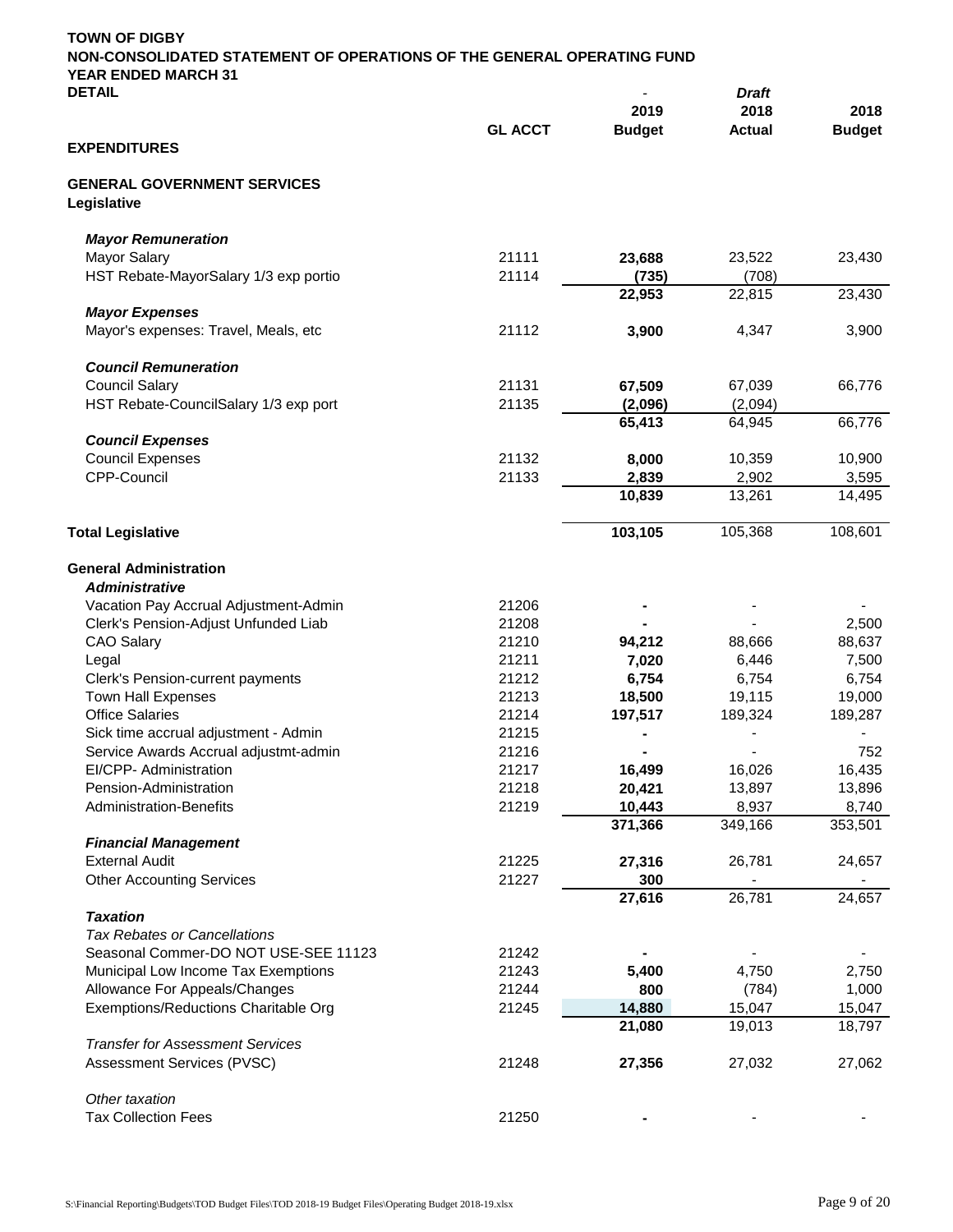|                                              |                | 2019            | 2018           | 2018            |
|----------------------------------------------|----------------|-----------------|----------------|-----------------|
|                                              | <b>GL ACCT</b> | <b>Budget</b>   | <b>Actual</b>  | <b>Budget</b>   |
| <b>Other Gen. Adm. Services</b>              |                |                 |                |                 |
| <b>Bank Charges</b>                          | 21304          | 2,592           | 2,542          | 2,601           |
| Phones & internet                            | 21291          | 7,319           | 7,175          | 8,220           |
| Advertising                                  | 21292          | 4,200           | 4,259          | 4,100           |
| Cash (Over)/Short                            | 21293          |                 | (9)            |                 |
| <b>Other General Admin Services</b>          | 21294          | 3,600           | 3,765          | 3,500           |
| <b>Office &amp; Computer Supplies</b>        | 21295          | 12,500          | 15,937         | 11,700          |
| Workers Compensation-Gen                     | 21296          | 4,087           | 4,027          | 3,905           |
| <b>Christmas Decorations</b>                 | 21297          | 1,200           | 1,515          | 1,200           |
| <b>Computer Forms</b>                        | 21298          | 500             | 395            | 500             |
| <b>Staff Training Courses</b>                | 21299          | 3,000           | 1,408          | 5,400           |
| Postage & Shipping                           | 21300          | 3,900           | 3,571          | 4,300           |
| Membership Fees/Dues                         | 21301          | 5,100           | 5,052          | 5,100           |
| <b>Office Equipment</b>                      | 21302          | 9,200           | 8,836          | 9,300           |
| <b>IT Support Services</b>                   | 21303          | 6,400           | 5,861          | 6,600           |
| <b>Email Server Hosting Service Fees</b>     | 21310          | 3,600           | 3,566          | 3,000           |
|                                              |                | 67,198          | 67,901         | 69,426          |
| <b>Total General Administration</b>          |                | 514,616         | 489,893        | 493,443         |
| <b>Debt Charges</b>                          |                |                 |                |                 |
| <b>General Operations Interest</b>           |                |                 |                |                 |
| Interest on Short Term Borrowings            | 21713          |                 |                |                 |
| Interest on long-term debt                   |                |                 |                |                 |
| <b>General Government Debenture Interest</b> | 21721          | 128             | 154            | 154             |
| General Gov LTD Term Loan Interest           | 21722          |                 | $\blacksquare$ | $\blacksquare$  |
|                                              |                | 128             | 154            | 154             |
| <b>Total Debt Charges</b>                    |                | 128             | 154            | 154             |
| <b>Valuation Allowances</b>                  |                |                 |                |                 |
| Uncollectible taxes expense/recovery         | 21811          | 5,000           |                | 15,000          |
| <b>Total Valuation Allowances</b>            |                | 5,000           |                | 15,000          |
| <b>Other Gen. Gov. Services</b>              |                |                 |                |                 |
| Elections, Plebicites and Electors' Meetings |                |                 |                |                 |
| Elections, Plebicites, Etc.                  | 21910          | 3,000           | 3,000          | 3,000           |
| Grants To Organizations and individuals      |                |                 |                |                 |
| <b>Grants To Organizations</b>               | 21950          | 42,100          | 33,025         | 41,700          |
| Sponsorships / Other Donations               | 21953          | 3,500           | 435            | 5,000           |
| <b>Other General Services</b>                |                | 45,600          | 33,460         | 46,700          |
| Staff Conventions/Conferences/Worksho        | 21920          | 9,000           | 12,680         | 9,000           |
| <b>Other Staff Travel/ Meals</b>             | 21921          | 1,800           | 1,277          |                 |
| <b>Town Hall Insurance</b>                   | 21925          |                 | 6,228          | 1,900<br>6,228  |
|                                              | 21930          | 5,343<br>7,031  | 6,744          | 6,744           |
| <b>Public Liability Insurance</b>            | 21933          | 500             |                | 1,800           |
| General Accident and Damage Claims           |                |                 |                |                 |
| Vacant School Building-costs                 | 21960          | 1,300           | 1,185          | 4,000           |
| <b>Other General Gov Services</b>            | 21991          | 1,000<br>25,974 | 731<br>28,845  | 5,600<br>35,272 |
|                                              |                |                 |                |                 |
| <b>Total Other Gen. Gov. Services</b>        |                | 74,574          | 65,305         | 84,972          |
| TOTAL GENERAL GOVERNMENT SERVICES:           |                | 697,423         | 660,720        | 702,170         |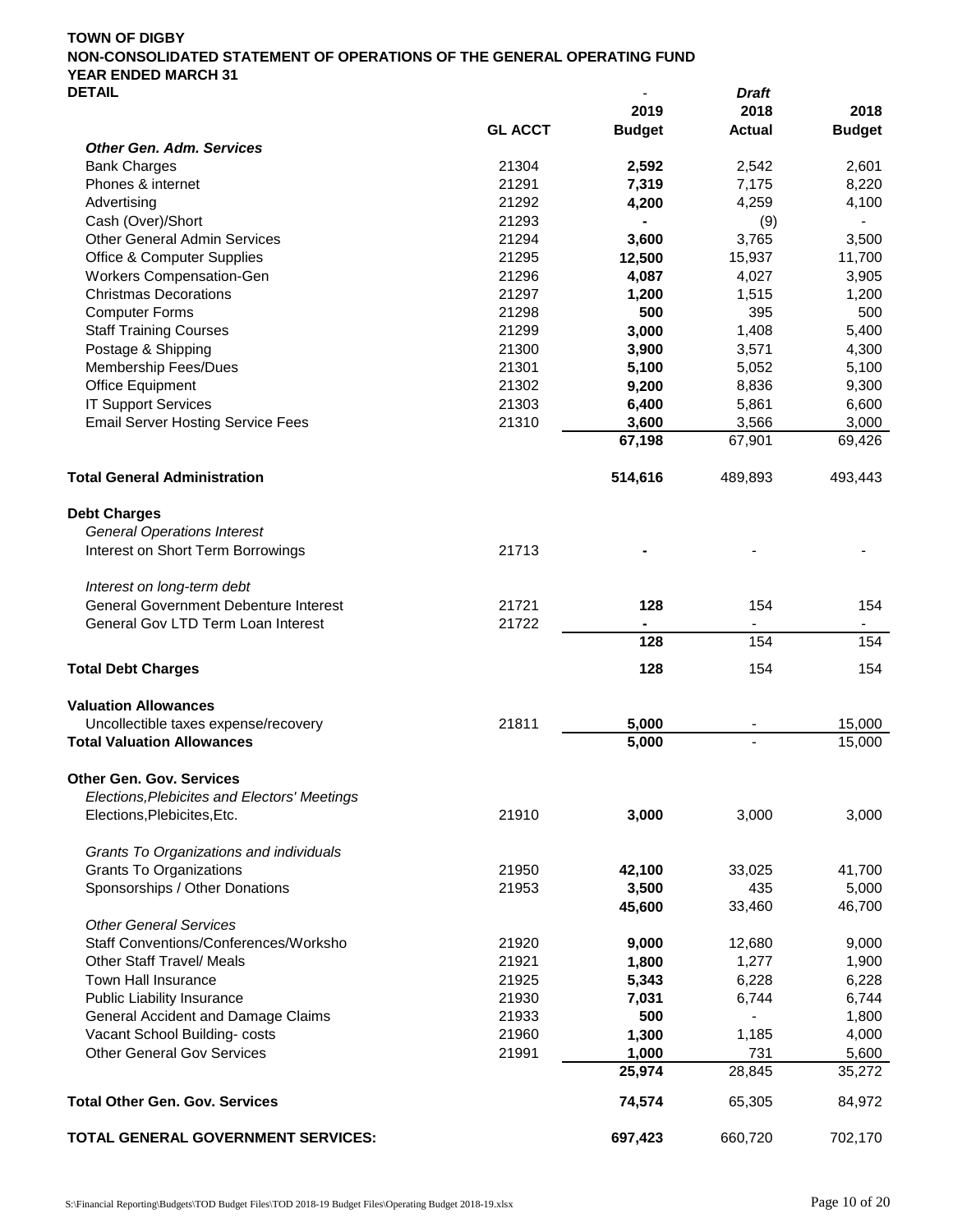| <b>DETAIL</b>                            |                | 2019          | <b>Draft</b><br>2018 | 2018          |
|------------------------------------------|----------------|---------------|----------------------|---------------|
|                                          | <b>GL ACCT</b> | <b>Budget</b> | <b>Actual</b>        | <b>Budget</b> |
| <b>PROTECTIVE SERVICES</b>               |                |               |                      |               |
| <b>Police Protection</b>                 |                |               |                      |               |
| R.C.M.P. Services                        | 22130          | 912,782       | 903,420              | 903,816       |
| Prov. Policing Contribution              | 22131          |               |                      |               |
|                                          |                | 912,782       | 903,420              | 903,816       |
| <b>Law Enforcement</b>                   |                |               |                      |               |
| <b>Transfer to Correctional Services</b> |                |               |                      |               |
| <b>Transfer to Correctional Services</b> | 22220          | 27,014        | 27,090               | 27,090        |
|                                          |                | 27,014        | 27,090               | 27,090        |
| Other                                    |                |               |                      |               |
| Special Constable                        | 22132          | 41,132        | 37,704               | 38,116        |
| <b>Enforcement Supplies/Costs</b>        | 22133          | 1,100         | 1,602                | 1,200         |
| Other Law Enforcement-CPP/EI             | 22134          | 3,398         | 2,866                | 3,616         |
| <b>Workers Compensation</b>              | 22135          | 883           | 793                  | 805           |
| Spec Cons Clothing/Milage/Enf.           | 22136          | 1,000         | 1,031                | 1,600         |
| <b>Special Constable Benefits</b>        | 22137          |               | 629                  | 4,120         |
| Special Constable Pension                | 22138          | 2,879         | 1,040                | 1,906         |
| Meeting/Training/Membership Expense      | 22139          | 1,470         | 478                  | 900           |
| <b>By-Law Enforcement Phone</b>          | 22141          | 900           | 846                  | 950           |
| Sick Accrual Adjustment-Protect Serv     | 22144          |               |                      | 1,000         |
| Service Award Adjustment-Protective S    | 22146          |               | 2,875                |               |
| Vacation Accrual Adj-Protective Serv     | 22148          |               |                      |               |
| <b>School Crossing Guard Supplies</b>    | 22290          | 1,300         | 466                  | 200           |
| <b>School Crossing Guard Wages</b>       | 22291          | 12,731        | 11,483               | 11,880        |
| <b>Prosecuting Attorney</b>              | 22292          | 2,500         | 2,572                | 2,000         |
|                                          |                | 69,293        | 64,386               | 68,293        |
| <b>Total Law Enforcement</b>             |                | 96,307        | 91,476               | 95,383        |

- **Fire Protection** *Water Supply & Hydrants*
- Water Supply & Hydrants **197,765** 197,765 197,765 197,765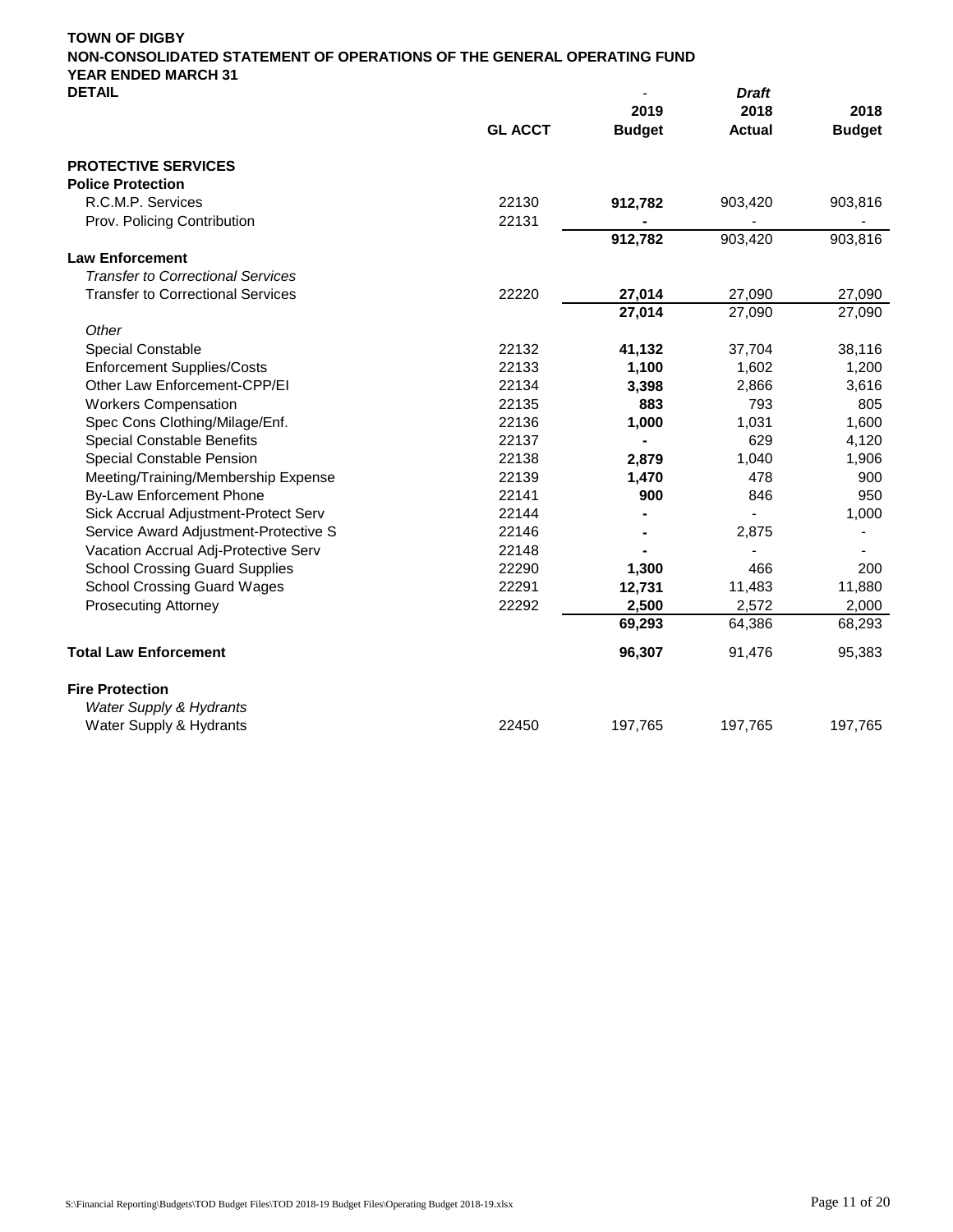|                                          |                |               | וש וע         |               |
|------------------------------------------|----------------|---------------|---------------|---------------|
|                                          |                | 2019          | 2018          | 2018          |
|                                          | <b>GL ACCT</b> | <b>Budget</b> | <b>Actual</b> | <b>Budget</b> |
| Other                                    |                |               |               |               |
| Municipal Fire Services Grant            | 22405          | 25,000        | 25,000        | 25,000        |
| Fire Brigade-Accident Insur              | 22410          | 3,200         | 3,131         | 3,000         |
| Fire Dept Vehicle Insurance              | 22415          | 3,704         | 5,179         | 5,179         |
| <b>Fire Station Insurance</b>            | 22416          | 5,825         | 3,747         | 3,747         |
| Fire Fighting Force-Honorariums/weeke    | 22420          | 32,500        | 32,500        | 32,500        |
| Phone Expense-Fire Dept                  | 22430          | 5,400         | 5,391         | 5,252         |
| Fire Prevention                          | 22455          |               |               | 2,000         |
| <b>Fire Training</b>                     | 22460          | 6,500         | 6,329         | 7,000         |
| Fire Station: heating Oil/Elec/Water     | 22470          | 25,404        | 24,664        | 22,764        |
| Fire Fighting Supplies -foam, etc        | 22472          | 1,500         | 3,120         | 2,500         |
| Fire Truck Repairs & Maintenance         | 22481          | 20,000        | 13,666        | 21,500        |
| Fuel - Fire Dept Rescue Boat             | 22482          | 600           | 171           | 900           |
|                                          |                |               |               |               |
| Fuel - Fire Trucks                       | 22483          | 5,045         | 4,898         | 4,229         |
| New Firefighting Clothing & Equipment    | 22484          | 6,000         | 2,924         | 6,100         |
| Fire Equipment Repairs & Maintenance     | 22485          | 6,500         | 9,873         | 7,500         |
| Fire Hall Repairs & Maintenance          | 22487          | 6,900         | 4,481         | 6,900         |
| <b>Total Other</b>                       |                | 154,078       | 145,073       | 156,071       |
| <b>Total Fire Protection</b>             |                | 351,843       | 342,838       | 353,836       |
| <b>Emergency Management Organization</b> |                |               |               |               |
| <b>Emergency Management Coordinator</b>  | 22510          | 2,600         | 1,933         | 2,566         |
| E.M.O. Expense                           | 22520          | 100           | 12            | 250           |
| <b>Emergency Measures Training</b>       | 22525          | 200           |               | 500           |
| <b>EMO Phone TMR Radio Expense</b>       | 22530          | 500           | 461           | 500           |
| <b>EMC Training</b>                      | 22532          | 100           | 1             | 100           |
| <b>EMC Cell Phone</b>                    | 22535          | 150           |               | 290           |
| <b>EMC Travel</b>                        | 22537          |               | 838           |               |
|                                          |                | 1,000         |               | 1,000         |
| <b>EMO EP Week Promotion</b>             | 22540          | 4,650         | 3,246         | 5,206         |
| <b>Debt Charges</b>                      |                |               |               |               |
| Protective Services debenture interes    | 22721          | 329           | 396           | 396           |
| Protective Serv-LTDTerm Loan Interest    | 22722          |               |               |               |
|                                          |                | 329           | 396           | 396           |
| <b>Protective Inspections</b>            |                |               |               |               |
| <b>Building Inspector</b>                | 22921          | 25,530        | 25,029        | 25,529        |
| <b>Other Protective Services</b>         |                |               |               |               |
| <b>Surveillance Cameras</b>              | 22905          | 1,100         | 155           | 1,500         |
| Senior Safety Program                    | 22910          | 16,000        | 16,000        | 16,000        |
| <b>Animal Control Officer Costs</b>      | 22930          | 3,672         | 3,600         | 4,000         |
| <b>Animal Control Supplies</b>           | 22931          | 280           | 230           | 300           |
| <b>Other Animal Control Costs</b>        | 22934          | 100           | 323           | 75            |
|                                          |                | 21,152        | 20,308        | 21,875        |
| <b>TOTAL PROTECTIVE SERVICES:</b>        |                | 1,412,593     | 1,386,713     | 1,406,041     |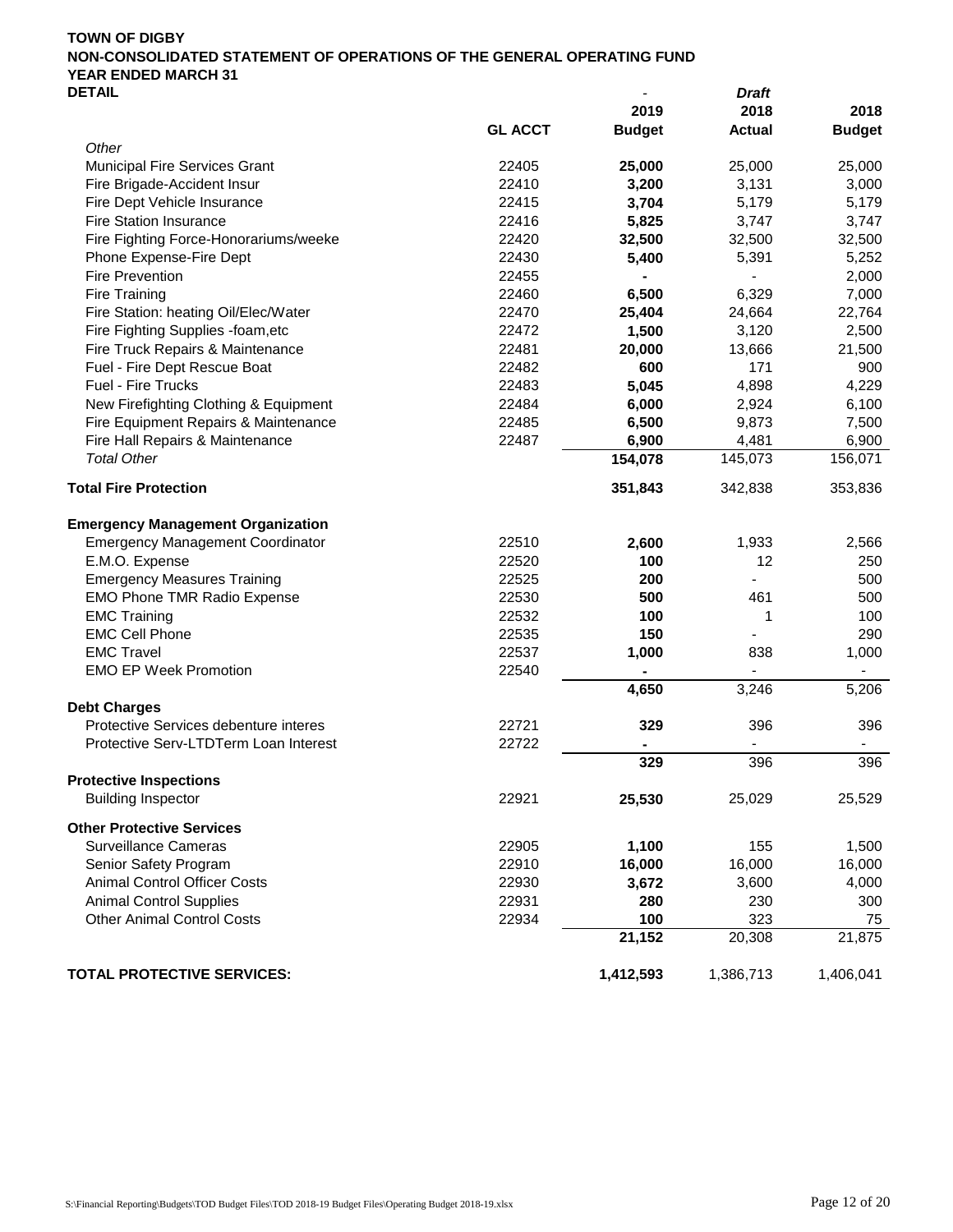|                                         |                |               | viait                        |               |
|-----------------------------------------|----------------|---------------|------------------------------|---------------|
|                                         |                | 2019          | 2018                         | 2018          |
|                                         | <b>GL ACCT</b> | <b>Budget</b> | <b>Actual</b>                | <b>Budget</b> |
| <b>TRANSPORTATION SERVICES</b>          |                |               |                              |               |
| <b>Common Services</b>                  |                |               |                              |               |
| Director of Public Works Salary         | 23110          | 16,472        | 15,625                       | 15,349        |
| Director of PW Vehicle Expenses         | 23111          | 800           | 750                          | 1,000         |
| <b>Public Works Salaries</b>            | 23116          | 239,802       | 221,359                      | 233,388       |
| <b>Worker's Compensation</b>            | 23117          | 4,933         | 4,621                        | 5,212         |
| <b>Service Awards</b>                   | 23118          | 900           |                              | 2,439         |
| <b>Public Works-Benefits</b>            | 23119          | 12,898        | 10,143                       | 11,570        |
| <b>Public Works-Pension</b>             | 23120          | 18,568        | 12,897                       | 16,671        |
| Public Works-EI/CPP                     | 23121          | 20,159        | 17,759                       | 21,157        |
| Sick Time accrual adj Transport Serv    | 23122          |               |                              |               |
| Vacation Pay Accrual Adjust-Transport   | 23123          |               |                              |               |
| Public Works Sal-Allocated to Capital   | 23125          | (10, 451)     | (12, 421)                    | (10,000)      |
| PW Payroll Exp allocated to Sewer       | 23127          |               |                              |               |
| Common Services Repairs & Maintenance   | 23130          | 17,500        | 8,951                        | 8,500         |
| <b>Office Supplies</b>                  | 23135          | 900           | 799                          | 1,000         |
| Small ToolsDO NOT USE 2018/19 FORWARD   | 23140          |               | 2,549                        | 2,500         |
| <b>Telephone Expense</b>                | 23145          | 2,500         | 3,465                        | 2,400         |
| Shop SuppliesDO NOT USE 2018/19 FORWARD | 23148          |               | 6,161                        | 5,500         |
| Public Wks Bld- Utilities               | 23149          | 10,000        | 10,562                       | 6,225         |
| Public Works Bld-Maint.                 | 23150          | 6,600         | 5,334                        | 1,200         |
| <b>Staff Travel &amp; Training</b>      | 23152          | 2,700         | 2,587                        | 3,000         |
| P. Works Building Insurance             | 23153          | 10,687        | 10,853                       | 10,853        |
| <b>Total Common Services</b>            |                | 354,968       | 321,993                      | 337,964       |
|                                         |                |               |                              |               |
| <b>Road Transport</b>                   |                |               |                              |               |
| <b>Roads and Streets</b>                |                |               |                              |               |
| <b>Road Shoulders</b>                   | 23231          | 1,900         | 1,683                        | 2,000         |
| Snow And Ice Removal-Wages              | 23232          | 56,786        | 40,761                       | 53,988        |
| Salt                                    | 23233          | 55,013        | 47,148                       | 54,200        |
| <b>Asphalt Patching</b>                 | 23237          | 50,000        | 45,931                       | 50,000        |
| Storm Drainage R&M                      | 23238          | 11,000        | 11,464                       | 9,000         |
| <b>General Street Maintanence</b>       | 23239          | 6,000         | 5,628                        | 7,400         |
| Water-Pub Works Truck Bay 3/4" line     | 23242          | 400           | 401                          | 406           |
| Surveying                               | 23244          |               | $\qquad \qquad \blacksquare$ | 500           |
| <b>Sidewalk Repairs</b>                 | 23245          | 2,200         | 1,907                        | 2,500         |
| Lease Payments                          | 23250          | 8,203         | 14,062                       | 14,064        |
| P.W. Truck & Equipment Fuel             | 23290          | 33,000        | 27,255                       | 30,837        |
| P. Works Vehicle Insurance              | 23291          | 3,577         | 4,064                        | 4,064         |
| Trucks & Equip Maintanence              | 23292          | 31,262        | 21,736                       | 35,000        |
|                                         |                | 259,341       | 222,040                      | 263,959       |
| <b>Street Lighting</b>                  |                |               |                              |               |
| <b>Street Lighting</b>                  | 23234          | 17,000        | 15,811                       | 18,974        |
|                                         |                |               |                              |               |
| <b>Traffic Services</b>                 |                |               |                              |               |
| <b>Street Signs</b>                     | 23241          | 3,000         | 4,437                        | 3,000         |
| <b>Traffic Signals</b>                  | 23235          | 4,200         | 2,919                        | 4,200         |
| Line Painting                           | 23236          | 11,000        | 13,868                       | 16,000        |
|                                         |                | 18,200        | 21,224                       | 23,200        |
|                                         |                |               |                              |               |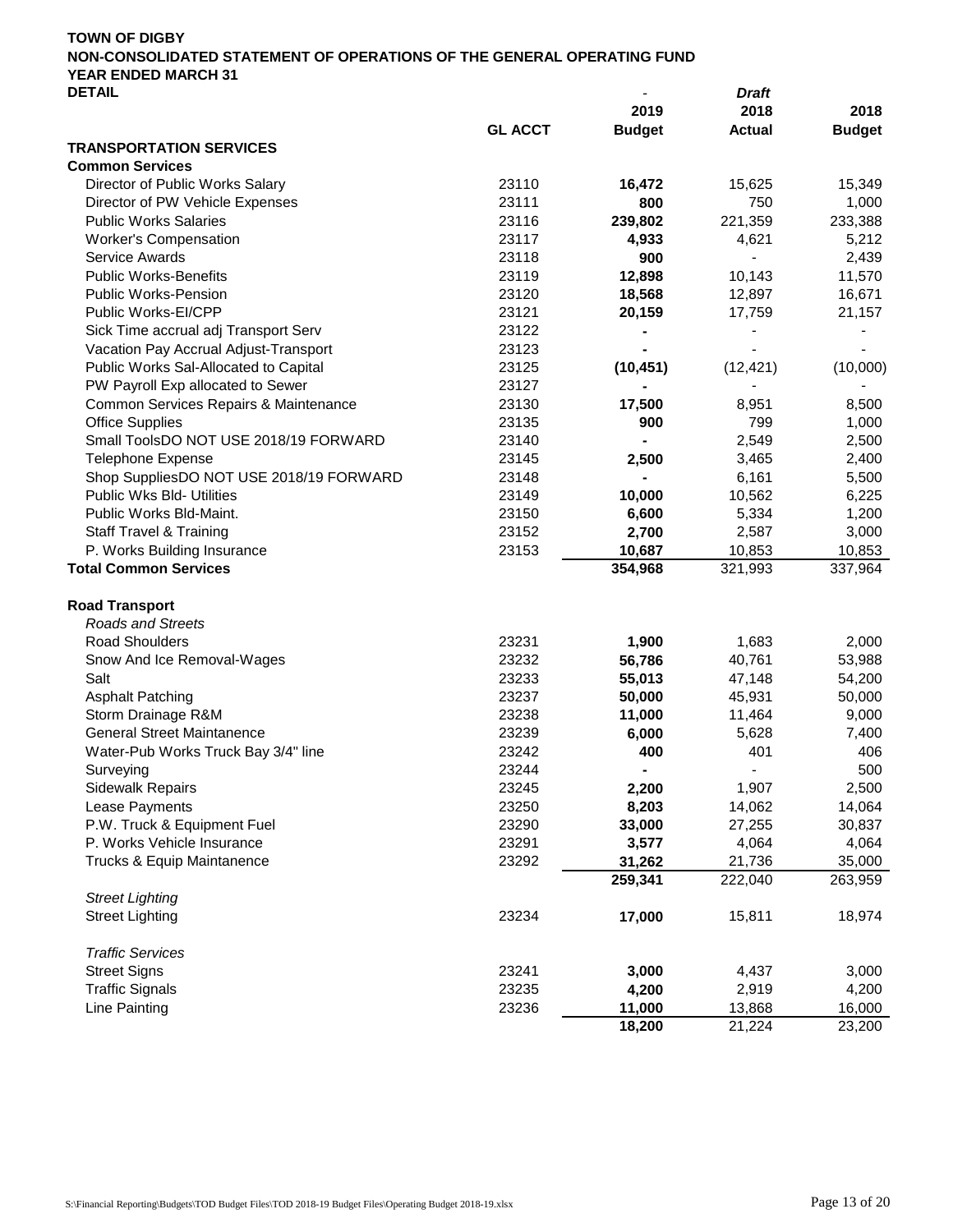| <b>GL ACCT</b><br><b>Budget</b><br><b>Budget</b><br><b>Actual</b><br>Parking<br>23243<br>Parking Lot Repairs<br>750<br>750<br>306,883<br>295,291<br>259,075<br><b>Total Road Transport</b><br><b>Public Transit</b><br><b>Contracted Bus Services</b><br>23510<br>4,000<br>4,000<br>4.000<br>4,000<br>4,000<br>4,000<br><b>Debt Charges Transportation Services</b><br>Debenture Interest-Transport Services<br>23721<br>8,691<br>10,229<br>10,229<br>Transport Serv-LTD-Term Loan Interest<br>23722<br>23790<br><b>Transport Services-other debt charges</b><br>780<br>780<br>8,691<br>11,009<br>11,009<br>659,856<br><b>TOTAL TRANSPORTATION SERVICES:</b><br>662,950<br>596,077 | DETAIL |      | Draft |      |
|------------------------------------------------------------------------------------------------------------------------------------------------------------------------------------------------------------------------------------------------------------------------------------------------------------------------------------------------------------------------------------------------------------------------------------------------------------------------------------------------------------------------------------------------------------------------------------------------------------------------------------------------------------------------------------|--------|------|-------|------|
|                                                                                                                                                                                                                                                                                                                                                                                                                                                                                                                                                                                                                                                                                    |        | 2019 | 2018  | 2018 |
|                                                                                                                                                                                                                                                                                                                                                                                                                                                                                                                                                                                                                                                                                    |        |      |       |      |
|                                                                                                                                                                                                                                                                                                                                                                                                                                                                                                                                                                                                                                                                                    |        |      |       |      |
|                                                                                                                                                                                                                                                                                                                                                                                                                                                                                                                                                                                                                                                                                    |        |      |       |      |
|                                                                                                                                                                                                                                                                                                                                                                                                                                                                                                                                                                                                                                                                                    |        |      |       |      |
|                                                                                                                                                                                                                                                                                                                                                                                                                                                                                                                                                                                                                                                                                    |        |      |       |      |
|                                                                                                                                                                                                                                                                                                                                                                                                                                                                                                                                                                                                                                                                                    |        |      |       |      |
|                                                                                                                                                                                                                                                                                                                                                                                                                                                                                                                                                                                                                                                                                    |        |      |       |      |
|                                                                                                                                                                                                                                                                                                                                                                                                                                                                                                                                                                                                                                                                                    |        |      |       |      |
|                                                                                                                                                                                                                                                                                                                                                                                                                                                                                                                                                                                                                                                                                    |        |      |       |      |
|                                                                                                                                                                                                                                                                                                                                                                                                                                                                                                                                                                                                                                                                                    |        |      |       |      |
|                                                                                                                                                                                                                                                                                                                                                                                                                                                                                                                                                                                                                                                                                    |        |      |       |      |
|                                                                                                                                                                                                                                                                                                                                                                                                                                                                                                                                                                                                                                                                                    |        |      |       |      |
|                                                                                                                                                                                                                                                                                                                                                                                                                                                                                                                                                                                                                                                                                    |        |      |       |      |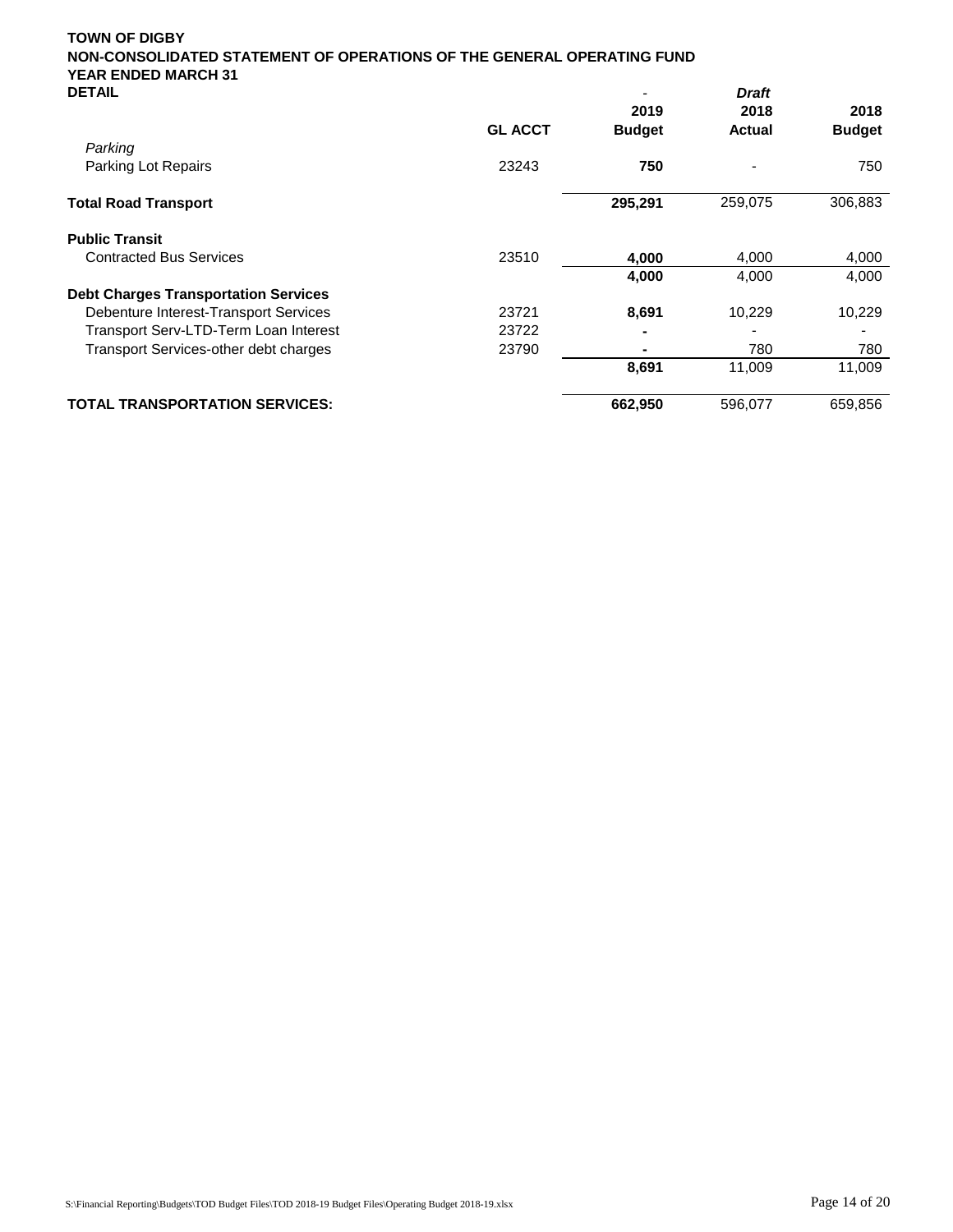| TOWN OF DIGBY                                                          |                          |       |
|------------------------------------------------------------------------|--------------------------|-------|
| NON-CONSOLIDATED STATEMENT OF OPERATIONS OF THE GENERAL OPERATING FUND |                          |       |
| YEAR ENDED MARCH 31                                                    |                          |       |
| <b>DETAIL</b>                                                          | $\overline{\phantom{a}}$ | Draft |

| 2019<br>2018<br><b>GL ACCT</b><br><b>Budget</b><br><b>Actual</b><br><b>ENVIRONMENTAL HEALTH SERVICES</b><br><b>Sewage Collection and Disposal</b><br>Administration<br>Wastewater Office & Phone<br>24242<br>1,565<br>1,816<br>Sewage collection systems<br>Wastewater Collection Dir PW Salary<br>24210<br>6,589<br>6,136<br>300<br><b>Wastewater Collection- Shop Supplies</b><br>24211<br>300<br>5,092<br><b>Wastewater Collection Insurance</b><br>24212<br>4,393<br><b>Wastewater Collection Benefits</b><br>24215<br>1,614<br>2,179<br>24216<br><b>Wastewater Collection MERC</b><br>3,406<br>2,826<br><b>Wastewater Collection Pension</b><br>24217<br>3,138<br>2,053<br>Wastewater Collection System R&M<br>24220<br>15,000<br>12,924<br>15,000<br>Wastewater Public Works Wages<br>24225<br>46,311<br>38,069<br>37,415<br>24235<br>771<br>Wastewater Vehicle Repairs & Maint<br>967<br>Wastewater Vehicle Fuel<br>24237<br>1,780<br>1,728<br>1,800<br>24240<br>Queen Street Pump Station General Exp<br>5,500<br>5,067<br>5,500<br>24241<br><b>Wastewater Collection Courses/Seminar</b><br>2,000<br>1,671<br>1,630<br><b>Wastewater Collection WCB</b><br>24243<br>834<br>735<br>681<br>650<br>Small tools and equipment<br>24244<br>1,050<br>600<br>Electricity-SewerPump Station QueenSt<br>24245<br>26,839<br>26,057<br>21,251<br>120,585<br>105,394<br>101,949<br><b>Sewage Lift Stations</b><br>Wastewater Lift Station- Elect/R&M<br>24230<br>32,695<br>31,743<br>29,400<br>Sewage Treatment and Disposal<br>250<br>Annual Harbour License-Transport Can<br>24247<br>250<br>250<br><b>Sewer Treatment Salary</b><br>24248<br>9,883<br>9,203<br>9,209<br>24249<br><b>Wastewater Treatment Wages</b><br>27,969<br>24,381<br>25,494<br><b>Wastewater Treatment MERC</b><br>24251<br>2,437<br>2,147<br>2,350<br><b>Wastewater Treatment Benefits</b><br>24253<br>1,560<br>1,226<br>1,204<br><b>Wastewater Treatment Pension</b><br>24255<br>1,559<br>1,735<br>2,245<br><b>Wastewater Treatment WCB</b><br>24257<br>596<br>559<br>543<br><b>Wastewater Treatment Insurance</b><br>24258<br>4,435<br>4,732<br>4,732 | <b>DEIAIL</b>                      |       |        | Drait  |               |
|-------------------------------------------------------------------------------------------------------------------------------------------------------------------------------------------------------------------------------------------------------------------------------------------------------------------------------------------------------------------------------------------------------------------------------------------------------------------------------------------------------------------------------------------------------------------------------------------------------------------------------------------------------------------------------------------------------------------------------------------------------------------------------------------------------------------------------------------------------------------------------------------------------------------------------------------------------------------------------------------------------------------------------------------------------------------------------------------------------------------------------------------------------------------------------------------------------------------------------------------------------------------------------------------------------------------------------------------------------------------------------------------------------------------------------------------------------------------------------------------------------------------------------------------------------------------------------------------------------------------------------------------------------------------------------------------------------------------------------------------------------------------------------------------------------------------------------------------------------------------------------------------------------------------------------------------------------------------------------------------------------------------------------------------------------------------------------------------------------------------------------|------------------------------------|-------|--------|--------|---------------|
|                                                                                                                                                                                                                                                                                                                                                                                                                                                                                                                                                                                                                                                                                                                                                                                                                                                                                                                                                                                                                                                                                                                                                                                                                                                                                                                                                                                                                                                                                                                                                                                                                                                                                                                                                                                                                                                                                                                                                                                                                                                                                                                               |                                    |       |        |        | 2018          |
|                                                                                                                                                                                                                                                                                                                                                                                                                                                                                                                                                                                                                                                                                                                                                                                                                                                                                                                                                                                                                                                                                                                                                                                                                                                                                                                                                                                                                                                                                                                                                                                                                                                                                                                                                                                                                                                                                                                                                                                                                                                                                                                               |                                    |       |        |        | <b>Budget</b> |
|                                                                                                                                                                                                                                                                                                                                                                                                                                                                                                                                                                                                                                                                                                                                                                                                                                                                                                                                                                                                                                                                                                                                                                                                                                                                                                                                                                                                                                                                                                                                                                                                                                                                                                                                                                                                                                                                                                                                                                                                                                                                                                                               |                                    |       |        |        |               |
|                                                                                                                                                                                                                                                                                                                                                                                                                                                                                                                                                                                                                                                                                                                                                                                                                                                                                                                                                                                                                                                                                                                                                                                                                                                                                                                                                                                                                                                                                                                                                                                                                                                                                                                                                                                                                                                                                                                                                                                                                                                                                                                               |                                    |       |        |        |               |
|                                                                                                                                                                                                                                                                                                                                                                                                                                                                                                                                                                                                                                                                                                                                                                                                                                                                                                                                                                                                                                                                                                                                                                                                                                                                                                                                                                                                                                                                                                                                                                                                                                                                                                                                                                                                                                                                                                                                                                                                                                                                                                                               |                                    |       |        |        |               |
|                                                                                                                                                                                                                                                                                                                                                                                                                                                                                                                                                                                                                                                                                                                                                                                                                                                                                                                                                                                                                                                                                                                                                                                                                                                                                                                                                                                                                                                                                                                                                                                                                                                                                                                                                                                                                                                                                                                                                                                                                                                                                                                               |                                    |       |        |        | 2,010         |
|                                                                                                                                                                                                                                                                                                                                                                                                                                                                                                                                                                                                                                                                                                                                                                                                                                                                                                                                                                                                                                                                                                                                                                                                                                                                                                                                                                                                                                                                                                                                                                                                                                                                                                                                                                                                                                                                                                                                                                                                                                                                                                                               |                                    |       |        |        |               |
|                                                                                                                                                                                                                                                                                                                                                                                                                                                                                                                                                                                                                                                                                                                                                                                                                                                                                                                                                                                                                                                                                                                                                                                                                                                                                                                                                                                                                                                                                                                                                                                                                                                                                                                                                                                                                                                                                                                                                                                                                                                                                                                               |                                    |       |        |        | 6,140         |
|                                                                                                                                                                                                                                                                                                                                                                                                                                                                                                                                                                                                                                                                                                                                                                                                                                                                                                                                                                                                                                                                                                                                                                                                                                                                                                                                                                                                                                                                                                                                                                                                                                                                                                                                                                                                                                                                                                                                                                                                                                                                                                                               |                                    |       |        |        | 300           |
|                                                                                                                                                                                                                                                                                                                                                                                                                                                                                                                                                                                                                                                                                                                                                                                                                                                                                                                                                                                                                                                                                                                                                                                                                                                                                                                                                                                                                                                                                                                                                                                                                                                                                                                                                                                                                                                                                                                                                                                                                                                                                                                               |                                    |       |        |        | 4,393         |
|                                                                                                                                                                                                                                                                                                                                                                                                                                                                                                                                                                                                                                                                                                                                                                                                                                                                                                                                                                                                                                                                                                                                                                                                                                                                                                                                                                                                                                                                                                                                                                                                                                                                                                                                                                                                                                                                                                                                                                                                                                                                                                                               |                                    |       |        |        | 1,511         |
|                                                                                                                                                                                                                                                                                                                                                                                                                                                                                                                                                                                                                                                                                                                                                                                                                                                                                                                                                                                                                                                                                                                                                                                                                                                                                                                                                                                                                                                                                                                                                                                                                                                                                                                                                                                                                                                                                                                                                                                                                                                                                                                               |                                    |       |        |        | 2,950         |
|                                                                                                                                                                                                                                                                                                                                                                                                                                                                                                                                                                                                                                                                                                                                                                                                                                                                                                                                                                                                                                                                                                                                                                                                                                                                                                                                                                                                                                                                                                                                                                                                                                                                                                                                                                                                                                                                                                                                                                                                                                                                                                                               |                                    |       |        |        | 2,178         |
|                                                                                                                                                                                                                                                                                                                                                                                                                                                                                                                                                                                                                                                                                                                                                                                                                                                                                                                                                                                                                                                                                                                                                                                                                                                                                                                                                                                                                                                                                                                                                                                                                                                                                                                                                                                                                                                                                                                                                                                                                                                                                                                               |                                    |       |        |        |               |
|                                                                                                                                                                                                                                                                                                                                                                                                                                                                                                                                                                                                                                                                                                                                                                                                                                                                                                                                                                                                                                                                                                                                                                                                                                                                                                                                                                                                                                                                                                                                                                                                                                                                                                                                                                                                                                                                                                                                                                                                                                                                                                                               |                                    |       |        |        |               |
|                                                                                                                                                                                                                                                                                                                                                                                                                                                                                                                                                                                                                                                                                                                                                                                                                                                                                                                                                                                                                                                                                                                                                                                                                                                                                                                                                                                                                                                                                                                                                                                                                                                                                                                                                                                                                                                                                                                                                                                                                                                                                                                               |                                    |       |        |        | 600           |
|                                                                                                                                                                                                                                                                                                                                                                                                                                                                                                                                                                                                                                                                                                                                                                                                                                                                                                                                                                                                                                                                                                                                                                                                                                                                                                                                                                                                                                                                                                                                                                                                                                                                                                                                                                                                                                                                                                                                                                                                                                                                                                                               |                                    |       |        |        |               |
|                                                                                                                                                                                                                                                                                                                                                                                                                                                                                                                                                                                                                                                                                                                                                                                                                                                                                                                                                                                                                                                                                                                                                                                                                                                                                                                                                                                                                                                                                                                                                                                                                                                                                                                                                                                                                                                                                                                                                                                                                                                                                                                               |                                    |       |        |        |               |
|                                                                                                                                                                                                                                                                                                                                                                                                                                                                                                                                                                                                                                                                                                                                                                                                                                                                                                                                                                                                                                                                                                                                                                                                                                                                                                                                                                                                                                                                                                                                                                                                                                                                                                                                                                                                                                                                                                                                                                                                                                                                                                                               |                                    |       |        |        |               |
|                                                                                                                                                                                                                                                                                                                                                                                                                                                                                                                                                                                                                                                                                                                                                                                                                                                                                                                                                                                                                                                                                                                                                                                                                                                                                                                                                                                                                                                                                                                                                                                                                                                                                                                                                                                                                                                                                                                                                                                                                                                                                                                               |                                    |       |        |        |               |
|                                                                                                                                                                                                                                                                                                                                                                                                                                                                                                                                                                                                                                                                                                                                                                                                                                                                                                                                                                                                                                                                                                                                                                                                                                                                                                                                                                                                                                                                                                                                                                                                                                                                                                                                                                                                                                                                                                                                                                                                                                                                                                                               |                                    |       |        |        |               |
|                                                                                                                                                                                                                                                                                                                                                                                                                                                                                                                                                                                                                                                                                                                                                                                                                                                                                                                                                                                                                                                                                                                                                                                                                                                                                                                                                                                                                                                                                                                                                                                                                                                                                                                                                                                                                                                                                                                                                                                                                                                                                                                               |                                    |       |        |        |               |
|                                                                                                                                                                                                                                                                                                                                                                                                                                                                                                                                                                                                                                                                                                                                                                                                                                                                                                                                                                                                                                                                                                                                                                                                                                                                                                                                                                                                                                                                                                                                                                                                                                                                                                                                                                                                                                                                                                                                                                                                                                                                                                                               |                                    |       |        |        |               |
|                                                                                                                                                                                                                                                                                                                                                                                                                                                                                                                                                                                                                                                                                                                                                                                                                                                                                                                                                                                                                                                                                                                                                                                                                                                                                                                                                                                                                                                                                                                                                                                                                                                                                                                                                                                                                                                                                                                                                                                                                                                                                                                               |                                    |       |        |        |               |
|                                                                                                                                                                                                                                                                                                                                                                                                                                                                                                                                                                                                                                                                                                                                                                                                                                                                                                                                                                                                                                                                                                                                                                                                                                                                                                                                                                                                                                                                                                                                                                                                                                                                                                                                                                                                                                                                                                                                                                                                                                                                                                                               |                                    |       |        |        |               |
|                                                                                                                                                                                                                                                                                                                                                                                                                                                                                                                                                                                                                                                                                                                                                                                                                                                                                                                                                                                                                                                                                                                                                                                                                                                                                                                                                                                                                                                                                                                                                                                                                                                                                                                                                                                                                                                                                                                                                                                                                                                                                                                               |                                    |       |        |        |               |
|                                                                                                                                                                                                                                                                                                                                                                                                                                                                                                                                                                                                                                                                                                                                                                                                                                                                                                                                                                                                                                                                                                                                                                                                                                                                                                                                                                                                                                                                                                                                                                                                                                                                                                                                                                                                                                                                                                                                                                                                                                                                                                                               |                                    |       |        |        |               |
|                                                                                                                                                                                                                                                                                                                                                                                                                                                                                                                                                                                                                                                                                                                                                                                                                                                                                                                                                                                                                                                                                                                                                                                                                                                                                                                                                                                                                                                                                                                                                                                                                                                                                                                                                                                                                                                                                                                                                                                                                                                                                                                               |                                    |       |        |        |               |
|                                                                                                                                                                                                                                                                                                                                                                                                                                                                                                                                                                                                                                                                                                                                                                                                                                                                                                                                                                                                                                                                                                                                                                                                                                                                                                                                                                                                                                                                                                                                                                                                                                                                                                                                                                                                                                                                                                                                                                                                                                                                                                                               |                                    |       |        |        |               |
|                                                                                                                                                                                                                                                                                                                                                                                                                                                                                                                                                                                                                                                                                                                                                                                                                                                                                                                                                                                                                                                                                                                                                                                                                                                                                                                                                                                                                                                                                                                                                                                                                                                                                                                                                                                                                                                                                                                                                                                                                                                                                                                               |                                    |       |        |        |               |
|                                                                                                                                                                                                                                                                                                                                                                                                                                                                                                                                                                                                                                                                                                                                                                                                                                                                                                                                                                                                                                                                                                                                                                                                                                                                                                                                                                                                                                                                                                                                                                                                                                                                                                                                                                                                                                                                                                                                                                                                                                                                                                                               |                                    |       |        |        |               |
|                                                                                                                                                                                                                                                                                                                                                                                                                                                                                                                                                                                                                                                                                                                                                                                                                                                                                                                                                                                                                                                                                                                                                                                                                                                                                                                                                                                                                                                                                                                                                                                                                                                                                                                                                                                                                                                                                                                                                                                                                                                                                                                               |                                    |       |        |        |               |
|                                                                                                                                                                                                                                                                                                                                                                                                                                                                                                                                                                                                                                                                                                                                                                                                                                                                                                                                                                                                                                                                                                                                                                                                                                                                                                                                                                                                                                                                                                                                                                                                                                                                                                                                                                                                                                                                                                                                                                                                                                                                                                                               |                                    |       |        |        |               |
|                                                                                                                                                                                                                                                                                                                                                                                                                                                                                                                                                                                                                                                                                                                                                                                                                                                                                                                                                                                                                                                                                                                                                                                                                                                                                                                                                                                                                                                                                                                                                                                                                                                                                                                                                                                                                                                                                                                                                                                                                                                                                                                               |                                    |       |        |        |               |
|                                                                                                                                                                                                                                                                                                                                                                                                                                                                                                                                                                                                                                                                                                                                                                                                                                                                                                                                                                                                                                                                                                                                                                                                                                                                                                                                                                                                                                                                                                                                                                                                                                                                                                                                                                                                                                                                                                                                                                                                                                                                                                                               |                                    |       |        |        |               |
|                                                                                                                                                                                                                                                                                                                                                                                                                                                                                                                                                                                                                                                                                                                                                                                                                                                                                                                                                                                                                                                                                                                                                                                                                                                                                                                                                                                                                                                                                                                                                                                                                                                                                                                                                                                                                                                                                                                                                                                                                                                                                                                               |                                    |       |        |        |               |
|                                                                                                                                                                                                                                                                                                                                                                                                                                                                                                                                                                                                                                                                                                                                                                                                                                                                                                                                                                                                                                                                                                                                                                                                                                                                                                                                                                                                                                                                                                                                                                                                                                                                                                                                                                                                                                                                                                                                                                                                                                                                                                                               |                                    |       |        |        |               |
|                                                                                                                                                                                                                                                                                                                                                                                                                                                                                                                                                                                                                                                                                                                                                                                                                                                                                                                                                                                                                                                                                                                                                                                                                                                                                                                                                                                                                                                                                                                                                                                                                                                                                                                                                                                                                                                                                                                                                                                                                                                                                                                               | <b>Electricity Smiths Cove STP</b> | 24260 | 57,491 | 55,817 | 52,032        |
| Office and Phone Smiths Cove STP<br>24262<br>1,138<br>500                                                                                                                                                                                                                                                                                                                                                                                                                                                                                                                                                                                                                                                                                                                                                                                                                                                                                                                                                                                                                                                                                                                                                                                                                                                                                                                                                                                                                                                                                                                                                                                                                                                                                                                                                                                                                                                                                                                                                                                                                                                                     |                                    |       |        |        | 500           |
| 24266<br>Repair & Maintenance Smiths Cove STP<br>22,500<br>30,935                                                                                                                                                                                                                                                                                                                                                                                                                                                                                                                                                                                                                                                                                                                                                                                                                                                                                                                                                                                                                                                                                                                                                                                                                                                                                                                                                                                                                                                                                                                                                                                                                                                                                                                                                                                                                                                                                                                                                                                                                                                             |                                    |       |        |        | 22,500        |
| Shop Supplies Smiths Cove STP<br>24268<br>400<br>324                                                                                                                                                                                                                                                                                                                                                                                                                                                                                                                                                                                                                                                                                                                                                                                                                                                                                                                                                                                                                                                                                                                                                                                                                                                                                                                                                                                                                                                                                                                                                                                                                                                                                                                                                                                                                                                                                                                                                                                                                                                                          |                                    |       |        |        | 500           |
| Small Tools Smiths Cove STP<br>539<br>24270<br>600                                                                                                                                                                                                                                                                                                                                                                                                                                                                                                                                                                                                                                                                                                                                                                                                                                                                                                                                                                                                                                                                                                                                                                                                                                                                                                                                                                                                                                                                                                                                                                                                                                                                                                                                                                                                                                                                                                                                                                                                                                                                            |                                    |       |        |        | 600           |
| <b>Effluent Testing Smiths Cove STP</b><br>24272<br>7,403<br>7,294                                                                                                                                                                                                                                                                                                                                                                                                                                                                                                                                                                                                                                                                                                                                                                                                                                                                                                                                                                                                                                                                                                                                                                                                                                                                                                                                                                                                                                                                                                                                                                                                                                                                                                                                                                                                                                                                                                                                                                                                                                                            |                                    |       |        |        | 5,500         |
| Wastewater Treatement VehicleRepair&M<br>24274<br>967<br>366                                                                                                                                                                                                                                                                                                                                                                                                                                                                                                                                                                                                                                                                                                                                                                                                                                                                                                                                                                                                                                                                                                                                                                                                                                                                                                                                                                                                                                                                                                                                                                                                                                                                                                                                                                                                                                                                                                                                                                                                                                                                  |                                    |       |        |        | 2,500         |
| Wastewater Treatment Vehicle Fuel<br>24275<br>1,728<br>1,780                                                                                                                                                                                                                                                                                                                                                                                                                                                                                                                                                                                                                                                                                                                                                                                                                                                                                                                                                                                                                                                                                                                                                                                                                                                                                                                                                                                                                                                                                                                                                                                                                                                                                                                                                                                                                                                                                                                                                                                                                                                                  |                                    |       |        |        | 1,800         |
| <b>Wastewater Treatment Courses/Seminars</b><br>24278<br>2,000<br>2,103                                                                                                                                                                                                                                                                                                                                                                                                                                                                                                                                                                                                                                                                                                                                                                                                                                                                                                                                                                                                                                                                                                                                                                                                                                                                                                                                                                                                                                                                                                                                                                                                                                                                                                                                                                                                                                                                                                                                                                                                                                                       |                                    |       |        |        | 1,300         |
| 143,016<br>144,302                                                                                                                                                                                                                                                                                                                                                                                                                                                                                                                                                                                                                                                                                                                                                                                                                                                                                                                                                                                                                                                                                                                                                                                                                                                                                                                                                                                                                                                                                                                                                                                                                                                                                                                                                                                                                                                                                                                                                                                                                                                                                                            |                                    |       |        |        | 132,749       |
| <b>Total Sewage Collection and Disposal</b><br>298,112<br>283,004                                                                                                                                                                                                                                                                                                                                                                                                                                                                                                                                                                                                                                                                                                                                                                                                                                                                                                                                                                                                                                                                                                                                                                                                                                                                                                                                                                                                                                                                                                                                                                                                                                                                                                                                                                                                                                                                                                                                                                                                                                                             |                                    |       |        |        | 266,108       |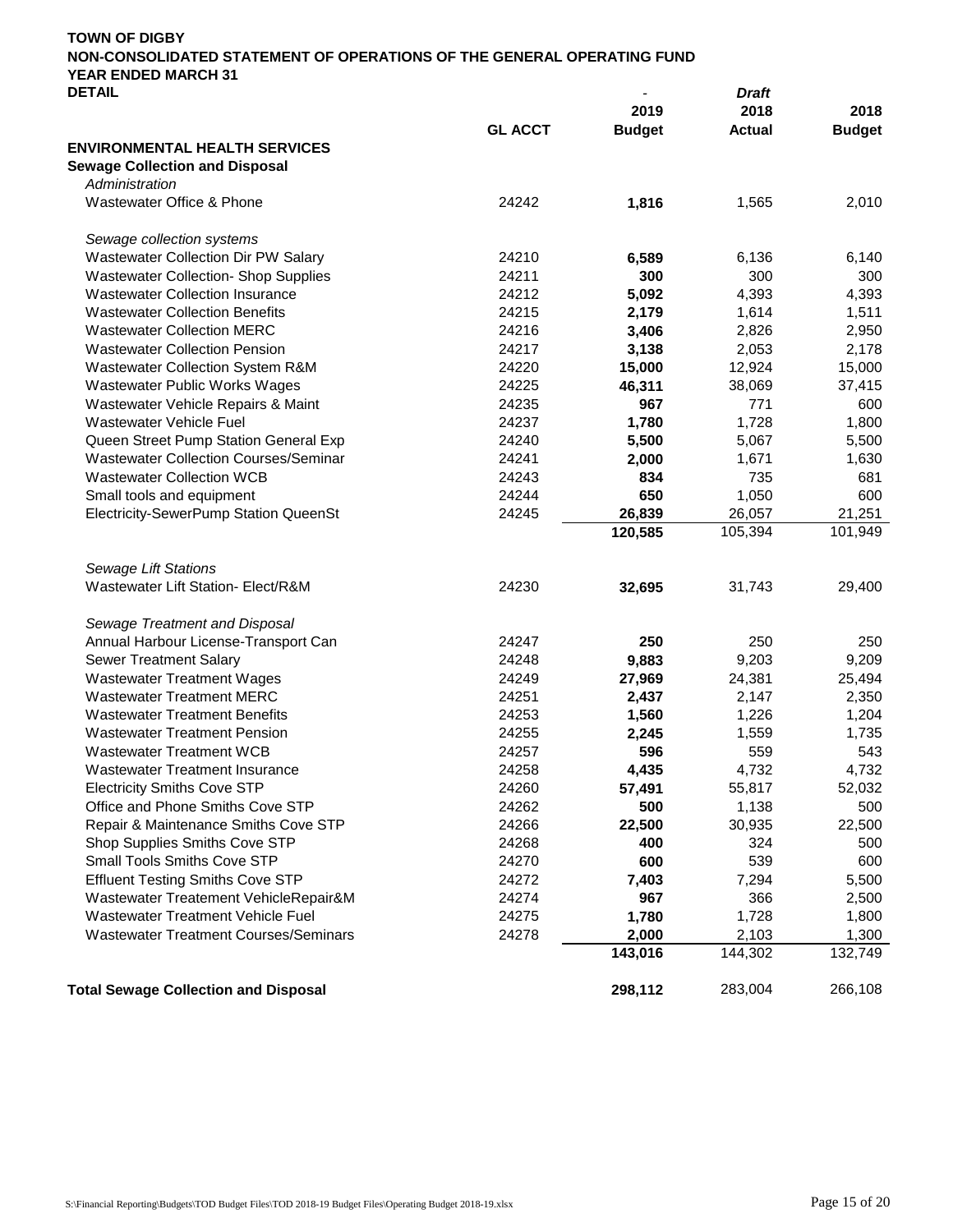| <b>レ∟</b>   ⌒l ㄴ                                           |                |               | viait         |               |
|------------------------------------------------------------|----------------|---------------|---------------|---------------|
|                                                            |                | 2019          | 2018          | 2018          |
|                                                            | <b>GL ACCT</b> | <b>Budget</b> | <b>Actual</b> | <b>Budget</b> |
| <b>Garbage &amp; Waste Collection &amp; Disposal</b>       |                |               |               |               |
| Garbage And Waste Collectio                                | 24320          | 122,071       | 118,515       | 118,511       |
| Summer Green Cart Extra Collection                         | 24322          | 4.424         | 4.297         | 4,297         |
| <b>Transfer Station-HHW-PDO</b>                            | 24326          | 35,500        | 31,310        | 30,000        |
| Solid Waste Tipping Fees                                   | 24330          | 78,840        | 77,538        | 68,752        |
| Western Reg Solid Waste (Waste Check)                      | 24331          | 5,410         | 5,199         | 5,199         |
| <b>Recycling Contract</b>                                  | 24332          | 22,100        | 21,873        | 22,102        |
| <b>Organics Contract</b>                                   | 24334          | 34,948        | 34,263        | 32,208        |
| Green Cart Maint/Replacement                               | 24335          | 2,700         | 1,492         | 2,800         |
| <b>Public Waste Containers &amp; Supplies</b>              | 24336          | 3,100         | 3,114         | 3,000         |
| <b>Other Residential Waste Costs</b>                       | 24360          | 500           | 427           | 600           |
| <b>Total Garbage &amp; Waste Collection &amp; Disposal</b> |                | 309,593       | 298,029       | 287,469       |
| <b>Debt Charges</b>                                        |                |               |               |               |
| <b>Interest on Short-term Borrowings</b>                   |                |               |               |               |
| Interest on short term borrowings                          | 24711          |               |               |               |
| Interest on Long Term Debt                                 |                |               |               |               |
| Environmental Health debenture int.                        | 24721          | 29,253        | 31,673        | 31,673        |
|                                                            |                | 29,253        | 31,673        | 31,673        |
| <b>Total Debt Charges</b>                                  |                | 29,253        | 31,673        | 31,673        |
| <b>TOTAL ENVIRONMENTAL HEALTH SERVICES:</b>                |                | 636,958       | 612,705       | 585,250       |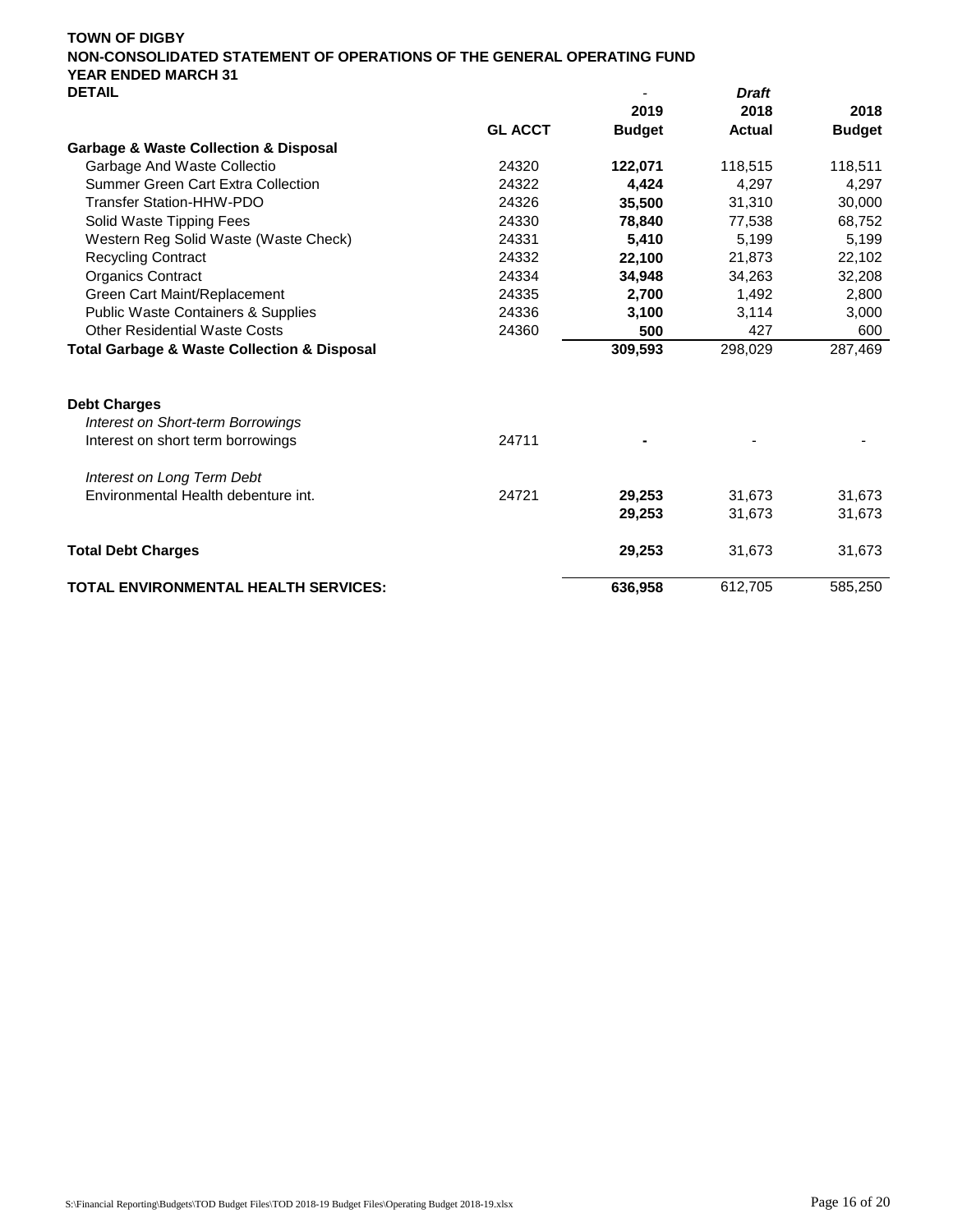| <b>TOWN OF DIGBY</b><br>NON-CONSOLIDATED STATEMENT OF OPERATIONS OF THE GENERAL OPERATING FUND<br><b>YEAR ENDED MARCH 31</b> |                |               |              |               |
|------------------------------------------------------------------------------------------------------------------------------|----------------|---------------|--------------|---------------|
| <b>DETAIL</b>                                                                                                                |                | -             | <b>Draft</b> |               |
|                                                                                                                              |                | 2019          | 2018         | 2018          |
|                                                                                                                              | <b>GL ACCT</b> | <b>Budget</b> | Actual       | <b>Budget</b> |
| <b>PUBLIC HEALTH SERVICES</b>                                                                                                |                |               |              |               |
| Deficity of Regional Housing Authorty                                                                                        | 25310          | 92,000        | 92,000       | 92,000        |
| <b>TOTAL PUBLIC HEALTH SERVICES:</b>                                                                                         |                | 92,000        | 92,000       | 92,000        |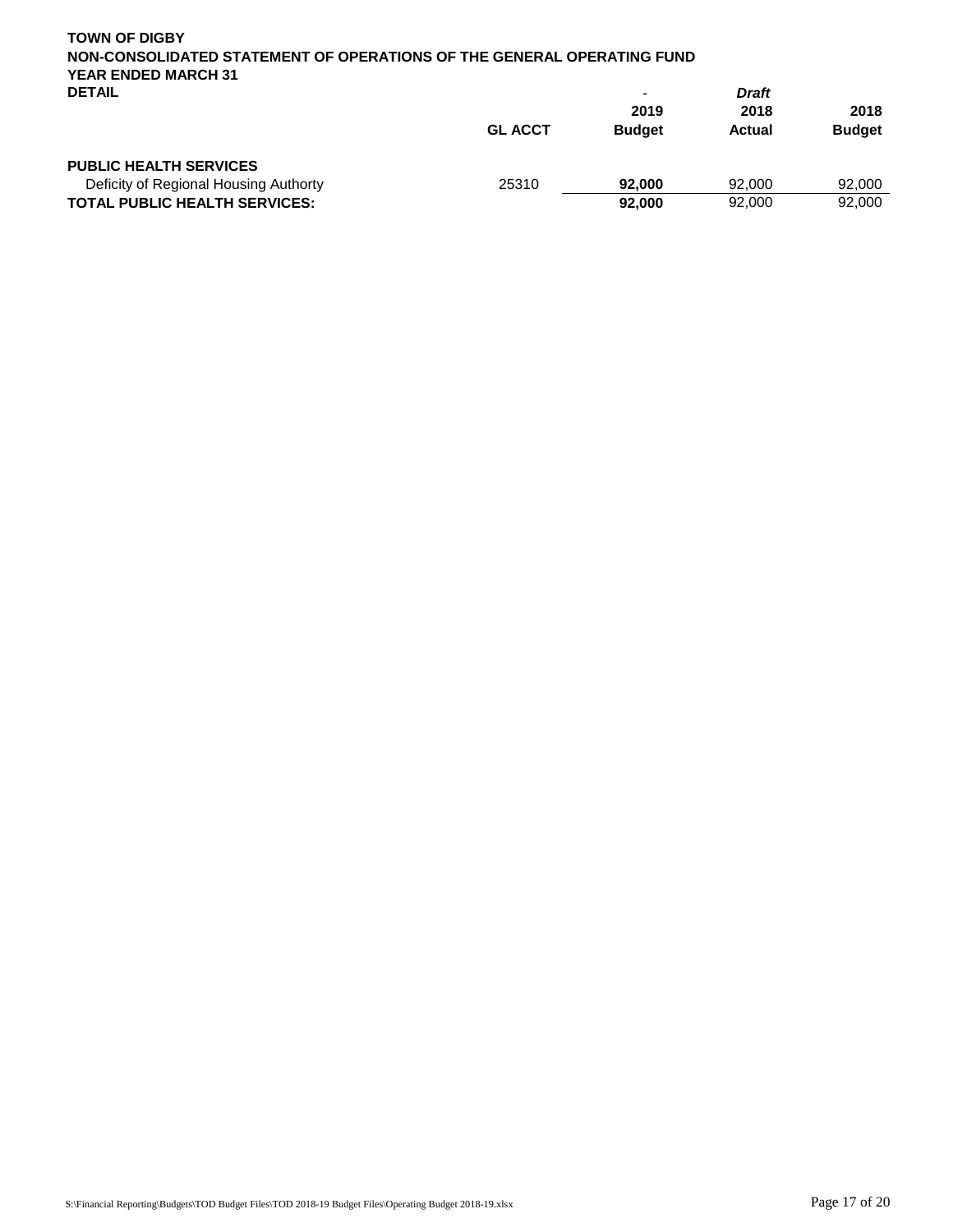|                                                                                   |                | 2019          | 2018          | 2018                     |
|-----------------------------------------------------------------------------------|----------------|---------------|---------------|--------------------------|
|                                                                                   | <b>GL ACCT</b> | <b>Budget</b> | <b>Actual</b> | <b>Budget</b>            |
| <b>ENVIRONMENT DEVELOPMENT SERVICES</b>                                           |                |               |               |                          |
| <b>Environmental Planning and Zoning</b>                                          |                |               |               |                          |
| <b>Town Planning</b>                                                              | 26110          | 18,000        | 16,106        | 20,000                   |
| <b>Mapping/Survey Costs</b>                                                       | 26120          | 1,000         |               | 1,000                    |
| Legal                                                                             | 26130          |               |               |                          |
| Municipal Plan Strategy Rev                                                       | 26140          |               |               | 5,000                    |
| ICSP-Integrated Community Sustai Plan                                             | 26142          |               |               |                          |
|                                                                                   |                | 19,000        | 16, 106       | 26,000                   |
| <b>Community Development</b><br><b>Transfer to Regional Development Authority</b> |                |               |               |                          |
|                                                                                   |                |               |               |                          |
| Transfer to RDA (prev GL 28467)                                                   | 26250          | 16,960        | 16,960        | 16,960                   |
| <b>Other Community Development</b>                                                |                |               |               |                          |
| Flags/Flag Poles                                                                  | 26918          | 900           | 277           | 950                      |
|                                                                                   |                | 900           | 277           | 950                      |
| <b>Total Community Development</b>                                                |                | 17,860        | 17,237        | 17,910                   |
|                                                                                   |                |               |               |                          |
| <b>Industrial Parks</b>                                                           |                |               |               |                          |
| Industrial Commission (prev 28466)                                                | 26602          | 20,000        | 20,000        | 20,000                   |
| <b>Debt Charges</b>                                                               |                |               |               |                          |
| Environ Develop LTD Term Loan Interes                                             | 26722          |               |               |                          |
| <b>Other Environmental Development Services</b>                                   |                |               |               |                          |
| Tourism                                                                           |                |               |               |                          |
| <b>Tourism WCB</b>                                                                | 26906          | 801           | 751           | 751                      |
| Sick pay accrual adjustment-Tourism                                               | 26907          |               |               | $\overline{\phantom{0}}$ |
| <b>Councillor Wages Contra Account</b>                                            | 26908          |               |               |                          |
| <b>Tourist Bureau - Pension</b>                                                   | 26909          | 3,417         | 1,194         | 1,134                    |
| <b>Supervisor Wages</b>                                                           | 26910          | 21,025        | 11,983        | 11,817                   |
| <b>Counsellor Wages</b>                                                           | 26911          | 26,290        | 33,418        | 34,834                   |
| Benefits-CPP/EI                                                                   | 26912          | 2,511         | 3,054         | 3,374                    |
| <b>Tourist Bureau-Utilities</b>                                                   | 26913          | 3,100         | 2,998         | 3,000                    |
| <b>Tourist Bureau-R&amp;M</b>                                                     | 26914          | 3,000         | 4,554         | 3,000                    |
| <b>Tourist Bureau-Supplies</b>                                                    | 26916          | 3,000         | 3,151         | 2,250                    |
| Promotions                                                                        | 26917          | 4,000         | 3,394         | 5,000                    |
| <b>Staff Training &amp; Travel</b>                                                | 26921          | 300           | 321           | 300                      |
| Saint John Ferry Staff Contribution                                               | 26925          | 1,500         |               |                          |
|                                                                                   |                | 68,944        | 64,818        | 65,460                   |
| Environmental Development Services-Other                                          |                |               |               |                          |
| Web Page Development/Maint.                                                       | 26170          | 1,500         | 1,304         | 1,825                    |
| <b>Town Events</b>                                                                | 26940          | 4,000         | 649           | 10,000                   |
|                                                                                   |                | 5,500         | 1,952         | 11,825                   |
|                                                                                   |                |               |               |                          |
| <b>Total Other Environmental Development Services</b>                             |                | 74,444        | 66,770        | 77,285                   |
| TOTAL ENVIRONMENT DEVELOPMENT SERVICES:                                           |                | 131,304       | 120,113       | 141,195                  |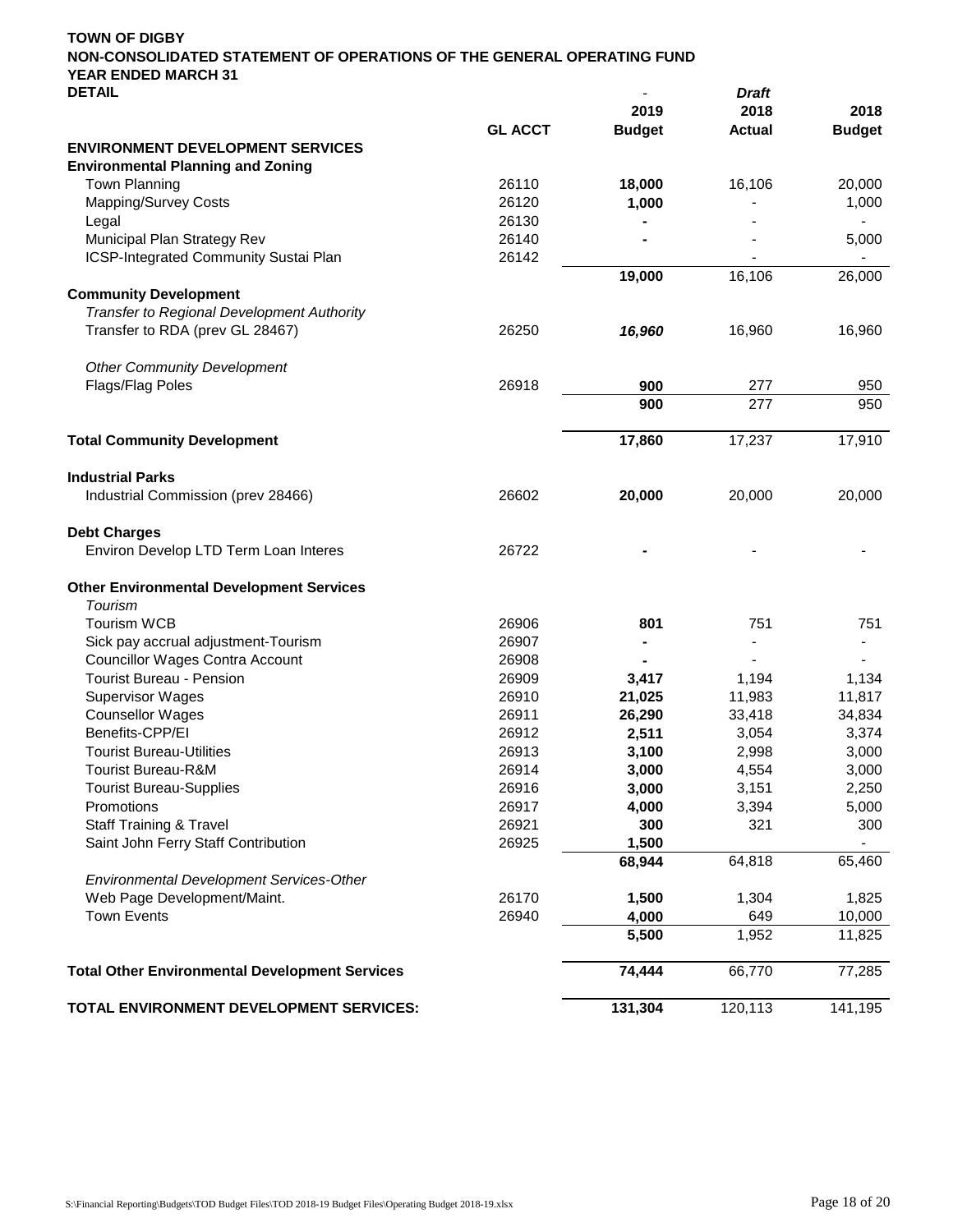| <b>TOWN OF DIGBY</b>                                                                                 |                |               |               |               |
|------------------------------------------------------------------------------------------------------|----------------|---------------|---------------|---------------|
| NON-CONSOLIDATED STATEMENT OF OPERATIONS OF THE GENERAL OPERATING FUND<br><b>YEAR ENDED MARCH 31</b> |                |               |               |               |
| <b>DETAIL</b>                                                                                        |                |               | <b>Draft</b>  |               |
|                                                                                                      |                | 2019          | 2018          | 2018          |
|                                                                                                      | <b>GL ACCT</b> | <b>Budget</b> | <b>Actual</b> | <b>Budget</b> |
| <b>RECREATION &amp; CULTURAL SERVICES</b>                                                            |                |               |               |               |
| <b>Recreation Facilities</b>                                                                         |                |               |               |               |
| Administration                                                                                       |                |               |               |               |
| Darc - Operations                                                                                    | 27110          | 290,854       | 287,860       | 287,860       |
|                                                                                                      |                | 290,854       | 287,860       | 287,860       |
| Parks, Playgrounds and Sports Fields                                                                 |                |               |               |               |
| Parks And Playgrounds                                                                                | 27180          | 20,000        | 18,053        | 15,100        |
| <b>Fishermans Memorial Engraving</b>                                                                 | 27183          |               | 300           |               |
| Tree Maintenance/Replanting                                                                          | 27185          | 3,000         | 2,612         | 4,000         |
|                                                                                                      |                | 23,000        | 20,965        | 19,100        |
|                                                                                                      |                |               |               |               |
| <b>Total Recreation Facilities</b>                                                                   |                | 313,854       | 308,825       | 306,960       |
|                                                                                                      |                |               |               |               |
| <b>Cultural Buildings</b>                                                                            |                |               |               |               |
| Libraries                                                                                            |                |               |               |               |
| Local Library-Operation Costs                                                                        | 27250          | 26,000        | 22,410        | 23,185        |
|                                                                                                      |                |               |               |               |
| Transfers to Regional Library                                                                        |                |               |               |               |
| <b>Transfers to Regional Library</b>                                                                 | 27252          | 12,703        | 12,703        | 12,703        |
| Other                                                                                                |                |               |               |               |
| Heritage Centre building expenses                                                                    | 27220          | 16,000        | 15,330        | 13,000        |
|                                                                                                      |                |               |               |               |
| <b>Total Cultural Buildings</b>                                                                      |                | 54,703        | 50,442        | 48,888        |
|                                                                                                      |                |               |               |               |
| <b>Debt Charges</b>                                                                                  |                |               |               |               |
| Recreation and Culture debenture int.                                                                | 27721          | 2,217         | 1,182         | 1,182         |
| Rec & Culture LTD-Term Loan Interest                                                                 | 27722          |               |               |               |
| Rec and Culture Other Debt Charges                                                                   | 27790          |               | 863           | 863           |
| TOTAL RECREATION & CULTURAL SERVICES                                                                 |                | 370,774       | 361,311       | 357,893       |
|                                                                                                      |                |               |               |               |
| <b>TOTAL EXPENDITURES</b>                                                                            |                | 4,004,002     | 3,829,640     | 3,944,405     |
| OPERATING SURPLUS/(DEFICIT) FOR TAX PURPOSES                                                         |                | 348,062       | 387,482       | 273,616       |